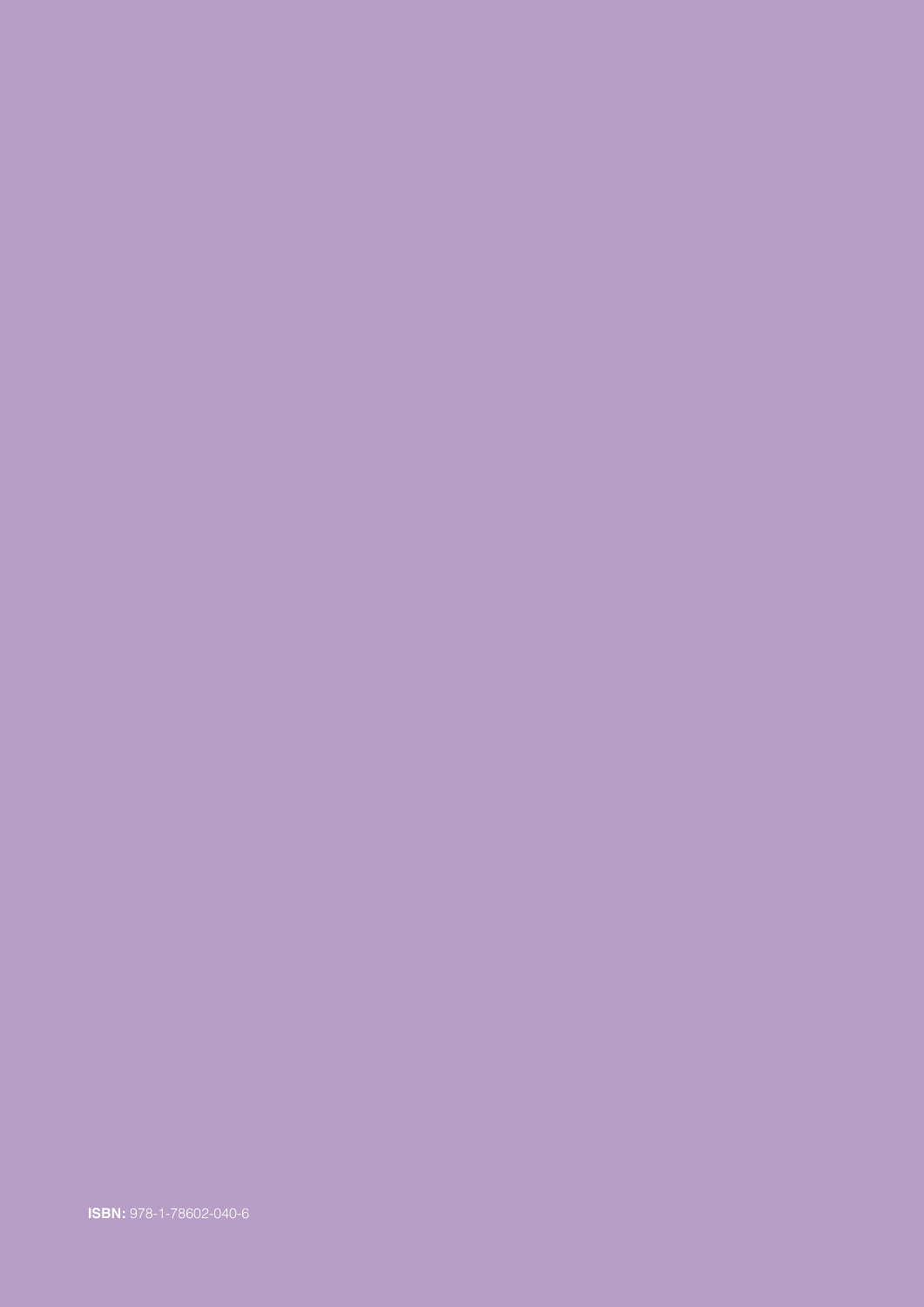## **HSE Integrated Risk Management Policy**

## Part 2 **Risk Assessment and Treatment** Guidance for Managers

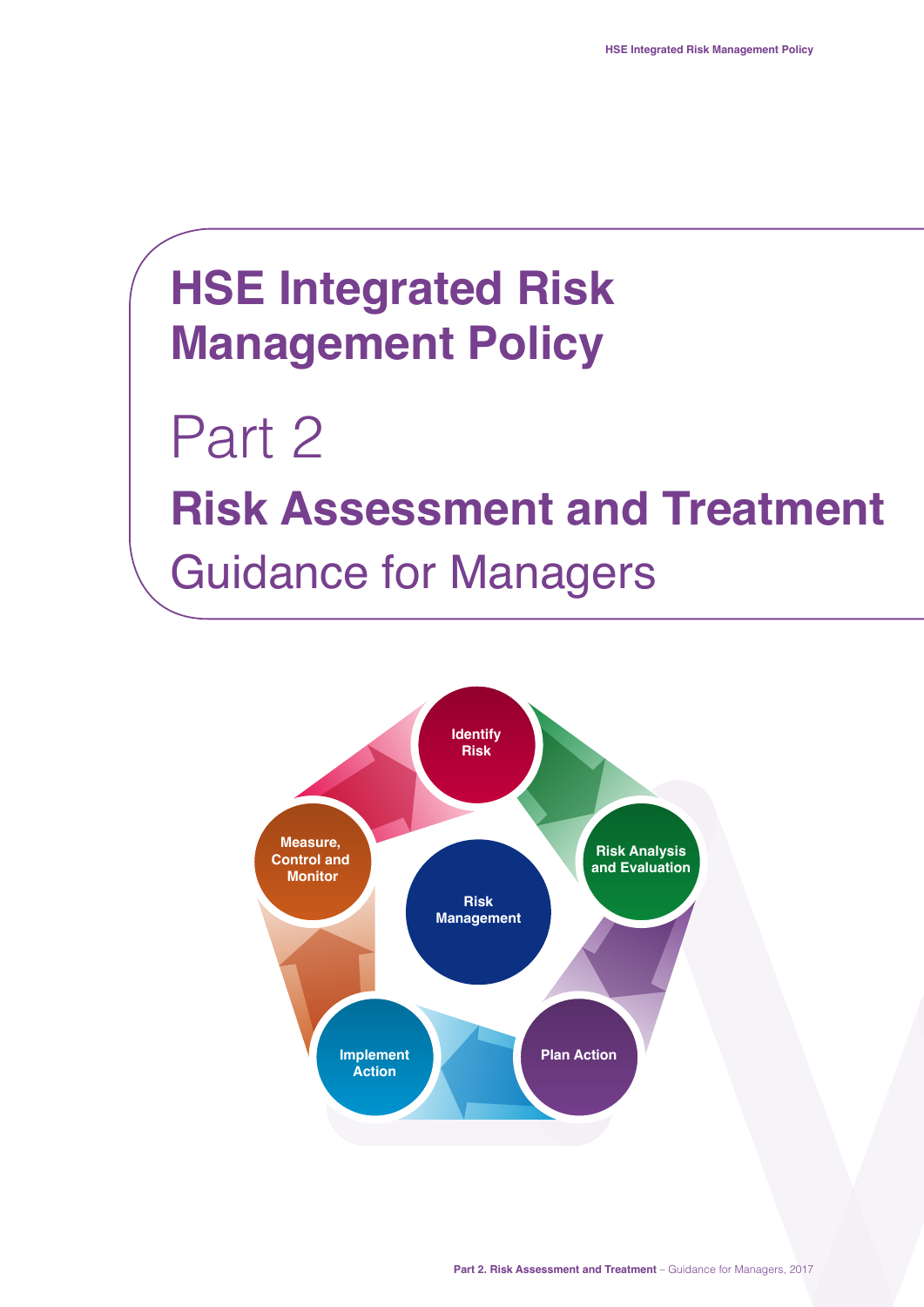**HSE Integrated Risk Management Policy**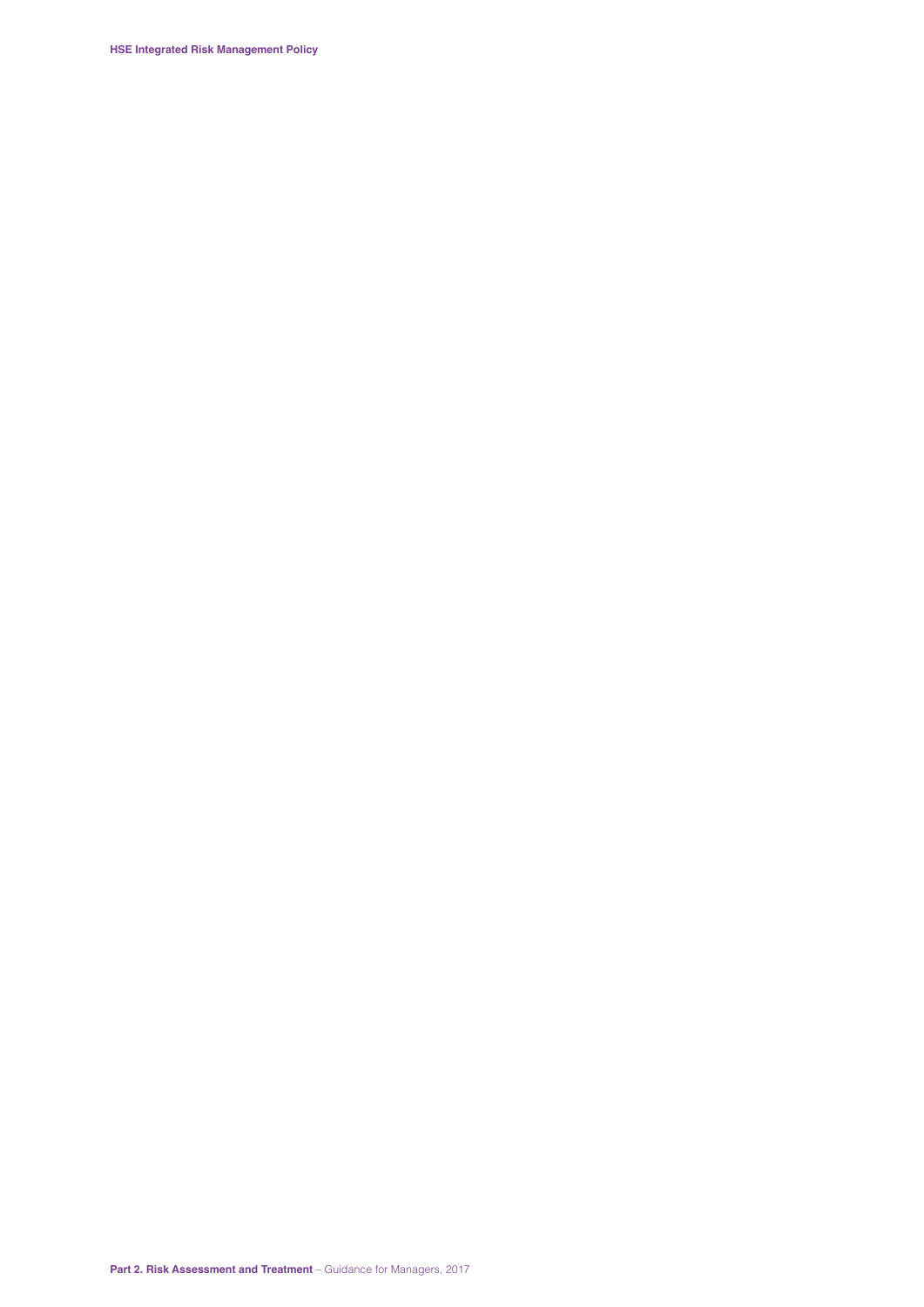### TABLE OF CONTENTS

| 1.  | Introduction                                                                  | 4  |
|-----|-------------------------------------------------------------------------------|----|
| 2.  | Overview of the Risk Management Process                                       | 4  |
| 3.  | Purpose                                                                       | 5  |
| 4.  | Scope                                                                         | 5  |
| 5.  | Definitions                                                                   | 6  |
| 6.  | Roles and Responsibilities                                                    | 6  |
| 7.  | What is meant by risk context?                                                | 6  |
| 8.  | How to establish your context for managing risk                               | 6  |
| 9.  | Risk Identification                                                           | 7  |
| 10. | Sources of information from which risk can be identified                      | 8  |
| 11. | Describing the risk                                                           | 9  |
| 12. | How do I conduct a risk analysis?                                             | 10 |
| 13. | How do I identify the controls that should be in place?                       | 10 |
| 14. | How do I decide which controls are existing controls?                         | 11 |
| 15. | How do I rate the risk?                                                       | 11 |
| 16. | How do I evaluate the risk?                                                   | 15 |
| 17. | How do I treat the risk?                                                      | 16 |
| 18. | How do I describe the additional controls required?                           | 17 |
| 19. | Immediate actions required to mitigate a risk                                 | 17 |
| 20. | What are the rules for assigning Action Owners?                               | 18 |
| 21. | How should I agree due dates with Action Owners?                              | 18 |
| 22. | What is residual risk rating and why do I do this?                            | 18 |
| 23. | Documenting your risk assessment                                              | 19 |
| 24. | Reviewing risk assessments                                                    | 19 |
| 25. | What is the process for entering the risk assessment onto the risk register?  | 19 |
| 26. | Related Policies and Guidance                                                 | 19 |
|     | <b>Appendix 1:</b><br>Definitions                                             | 20 |
|     | How do I identify the controls that should be in place?<br><b>Appendix 2:</b> | 23 |
|     | <b>Appendix 3:</b><br><b>HSE Risk Assessment Tool</b>                         | 24 |
|     | <b>Appendix 4:</b><br><b>Risk Assessment Form</b>                             | 26 |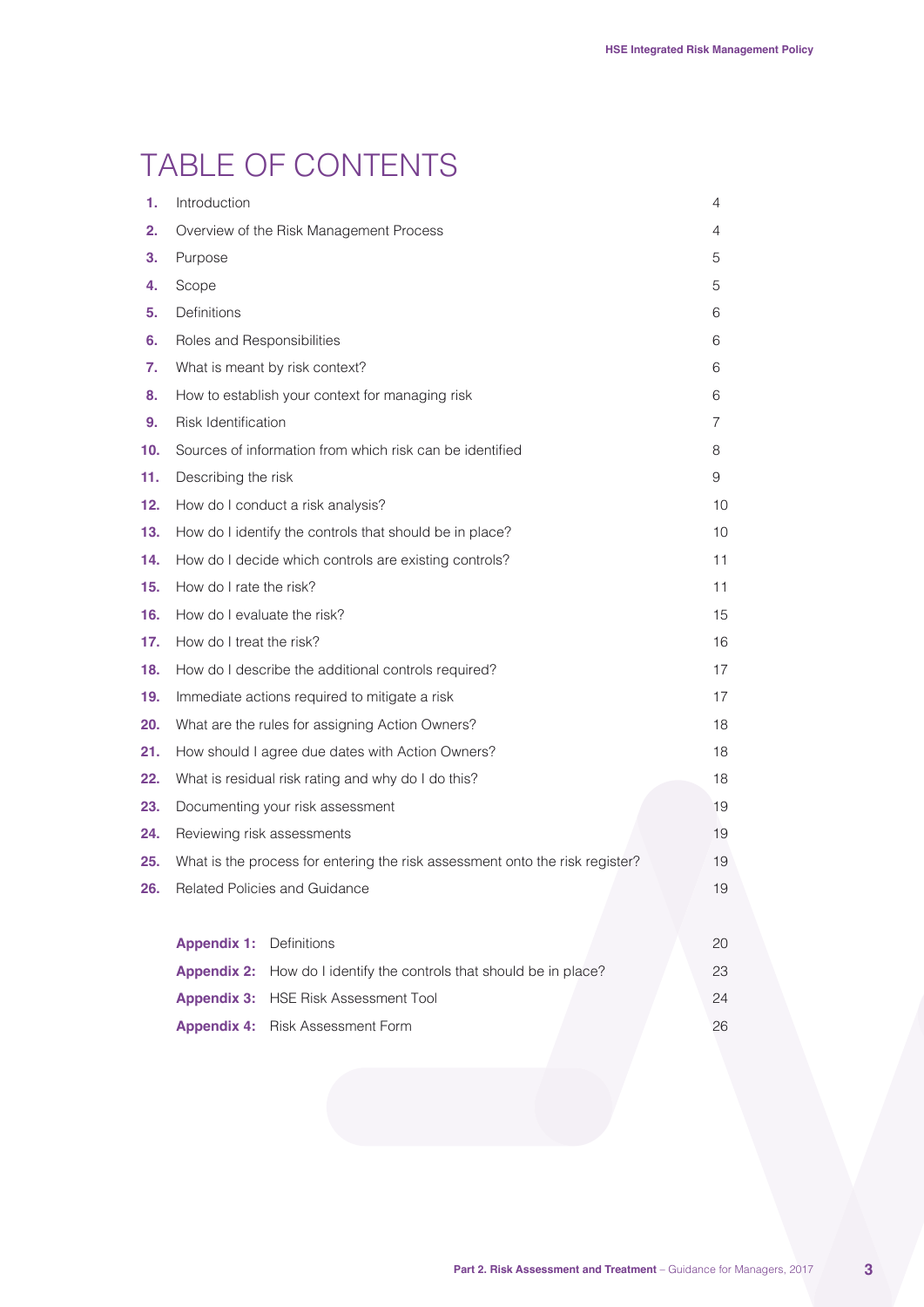### <span id="page-5-0"></span>1. Introduction

According to ISO 31000, risk is the "effect of uncertainty on objectives" and an effect is a positive or negative deviation from what is expected.

This definition recognises that all of us operate in an uncertain world. Whenever we try to achieve an objective, there is always the chance that things will not go according to plan. Every step has an element of risk that needs to be managed and every outcome is uncertain.

Whenever we try to achieve an objective, we do not always get the results we expect. Sometimes we get positive results and sometimes we get negative results and occasionally we get both. Because of this, we need to reduce uncertainty as much as possible. Risk management is therefore about putting in place the actions required to assist us in achieving our objectives or put more simply its Murphy's Law with a preventative action plan!

### 2. Overview of the Risk Management Process

The HSE's approach to risk management is aligned to the ISO 31000, an overview of which is provided at Figure 1 below.



**Figure 1. Risk Management Process**

The process adopted requires managers, within the **context** of their area of responsibility and in **consultation** with their staff, to **identify analyse and evaluate** risks and to put in place any **treatment** (actions) required to reduce those risks.

Where a formal management plan is required the outcome of this process is documented in the relevant risk register and **monitored and reviewed** by the relevant management team.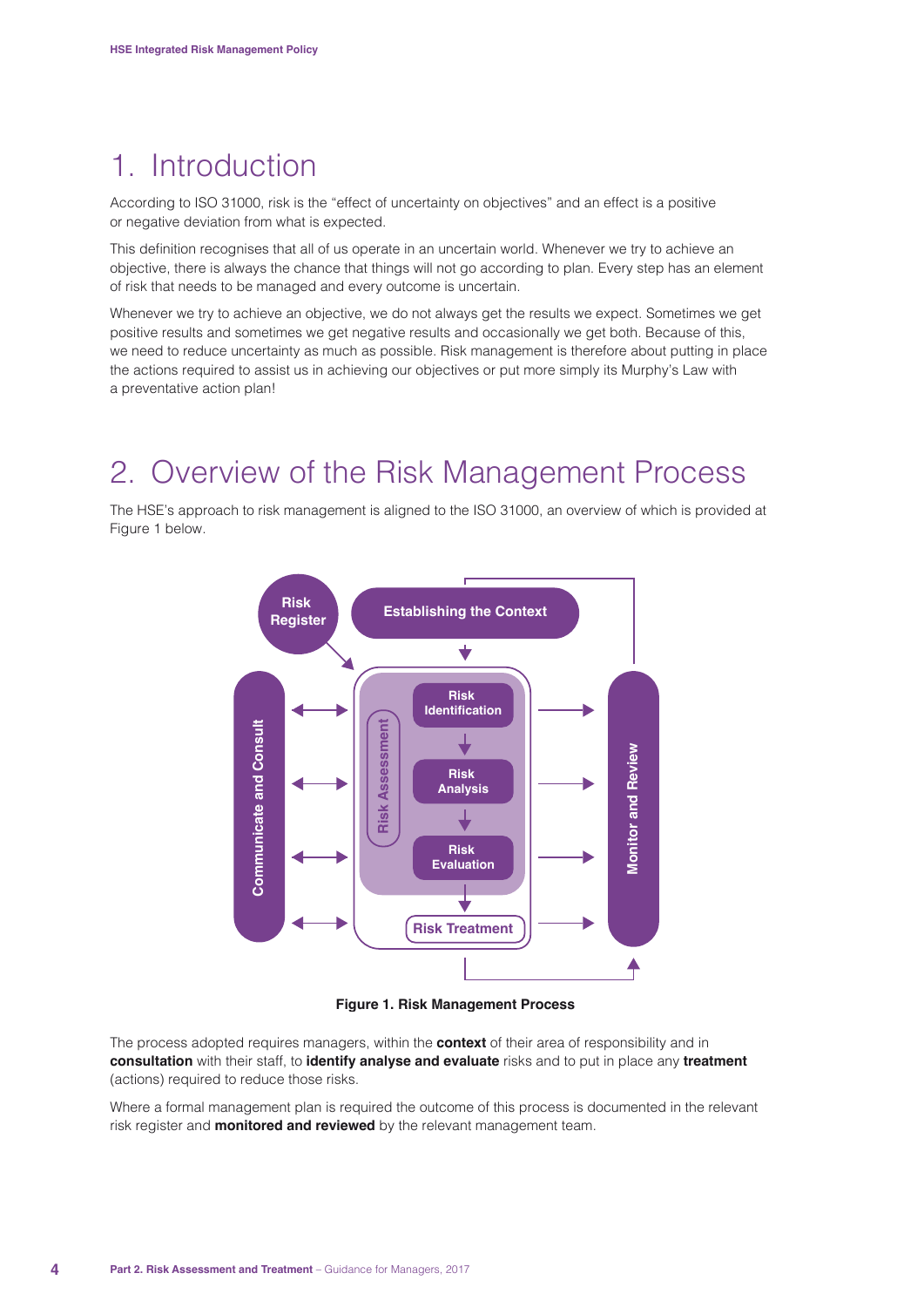### <span id="page-6-0"></span>3. Purpose

The HSE has developed a number of pieces of guidance to support staff in complying with the HSE's Integrated Risk Management Policy. These are:

|  | Part 1. | Managing Risk in Everyday Practice |  |  |  |
|--|---------|------------------------------------|--|--|--|
|--|---------|------------------------------------|--|--|--|

#### **Part 2. Risk Assessment and Treatment**

Part 3. Managing and Monitoring Risk Registers

This is **Part 2** of the guidance suite. The purpose of this guidance is to assist you in defining your objectives, establishing your risk management context and identifying risk, it is also intended to provide staff with knowledge in relation to the stages in the process which relate to the assessment of identified risk and will also assist you and your Management Team with the process of developing your risk register.

### 4. Scope

This guidance is for use in the management of service and organisational related risk and applies to all staff that hold a management role at any level of the organisation. It applies to both HSE and HSE funded services.

This guidance is not intended for use in the assessment of risk involving care and treatment relating assessments is to inform the clinical care of the service user and the outcome of these assessments and the actions required to minimise any such risk should be managed as part of the care plan of the

document may be applied to supplement other primary methods of risk assessment.

approach, in consultation with the service user/family, to determine the risks to which the service user may be exposed, for example their awareness and response to danger may be limited and they may need additional support in this regard. The risks associated with the route itself and from members of the public should also be considered.

their own. There may still be control measures such as checks to ensure the service user has reached their destination and a contingency plan should they not. The risk assessment provides a process to

The process is known to be subjective and the outcome of the risk assessment must be viewed in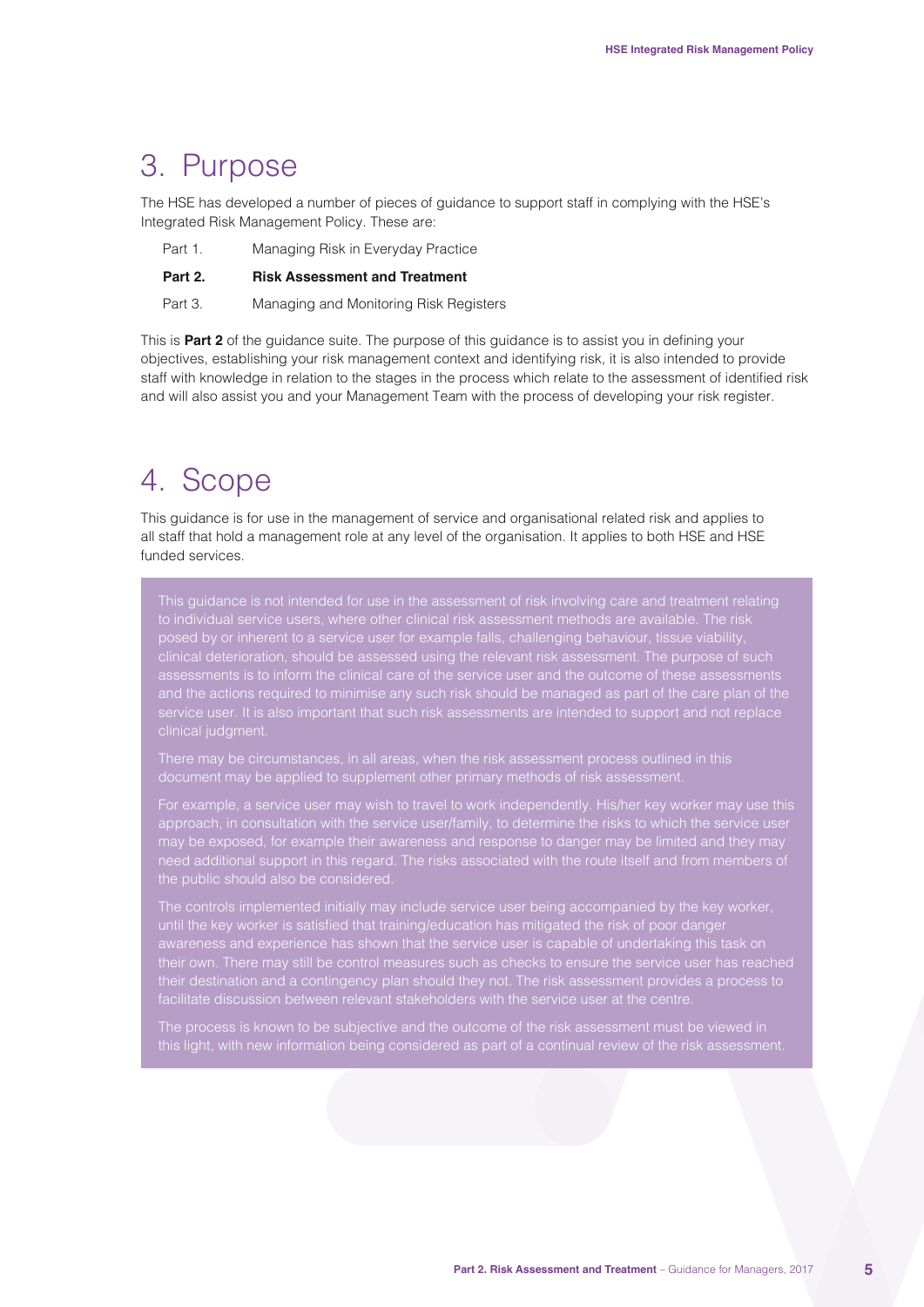### 5. Definitions

A full list of definitions relating to risk management terms used in this and supporting documents is contained in **Appendix 1**.

### 6. Roles and Responsibilities

Whereas every staff member is responsible for identifying risk within the context of their work, risk management is a line management responsibility and is a core management process. The role of the risk management professionals for example Risk/Quality Patient Safety Advisors is to support, facilitate and advise Line Managers on the technical aspects of the risk management process.

### 7. What is meant by risk context?

In order to understand and manage risk, you need to be clear about the context in which your service operates.

Establishing the context means to define the external and internal factors that the HSE and its services must consider when they manage risk.

For example, as an organisation, the HSE's external context includes its external stakeholders, for example, the Department of Health and other government departments, the legal and regulatory framework that applies to healthcare delivery, political, economic, technical and demographic influences. Its internal context relates to its governance arrangements, contractual arrangements for example with S38/39 agencies, its capacity and capability, its internal policies and procedures, etc. Within its internal context the HSE has articulated its approach to risk management through its Integrated Risk Management Policy and related guidance.

### 8. How to establish your context for managing risk

So that's the big picture context within which the HSE manages risk. In developing your service's approach to risk management you need to start by establishing the risk context of your service within the risk context of the overall organisation. For example, the risk context for Finance will be different to Mental Health and Human Resources as they operate within different legal frameworks.

Establishing the context will assist you at the next stage in the risk management process, i.e. the identification and assessment of risks requiring management.

Risks identified relating to your service that require management are managed in the context of the HSE's Integrated Risk Management Policy and its related systems and processes.

Questions you need to ask as part of the process of establishing the context for managing risk in your service can be broken down into two areas: the context external to your service (strategic context) and the internal (service context).

#### **Your service's external context:**

The external context involves looking at the environment in which your service operates, including the legal and regulatory context and the expectations of stakeholders (individuals, groups and organisations) with a significant interest in your service.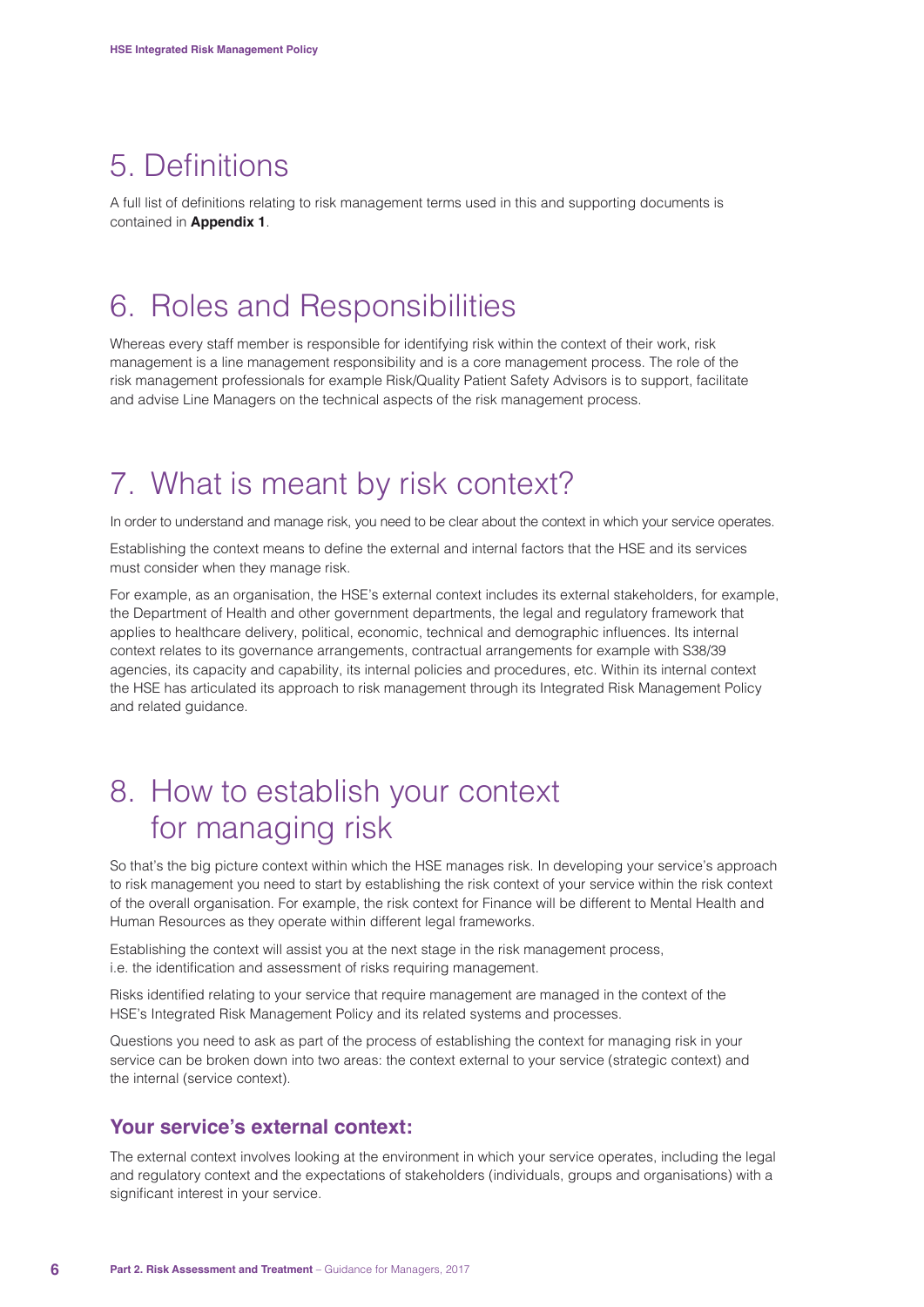#### <span id="page-8-0"></span>**Your service's internal context:**

The internal context of a local service will operate within the larger context of a Hospital/Hospital Group or Community Health Organisation. The internal context involves looking at your service's objectives, structure, key processes and operations, physical infrastructure and resources.

The importance of defining your context is critical as the process of risk identification for you will be bounded by that context.

### 9. Risk Identification

If risk management is about taking the appropriate actions to ensure that a service achieves its objectives then the process must start with the service clearly articulating what the objectives of their service are. This will help to focus on the key risks and prevent the impractical indexing of all risks within the service.

In some services, objectives may not be explicitly stated and it may be good to refer to the objectives set out in the Corporate Plan (strategic objectives) or your operational plan (operational objectives).

Whether they are explicitly or implicitly stated, in all healthcare services there are a core set of objectives related to care, human resources, finance, leadership and governance, community engagement, community health, information systems and technology, facilities, regulatory compliance, and teaching and research (as appropriate). This may be a good place to start.

If your service relates to the delivery of care to service users it may be helpful to, at a minimum, focus on the objective of the provision of high quality care and to ensure there are adequate resources, systems, and facilities to make this possible.

**Top Tip:** Remember a risk is 'the effect of uncertainty on objective' so the process starts with articulating the objectives. The next step is to identify risks which are linked to the objectives of the

Strategic risks are those that represent major threats to achieving the services strategic objectives or to its continued existence. Strategic risks will include key operational service failures.

It is important to remember, however, that in healthcare the biggest risks relate to core operations, that is, risks that could result in service user harm, staff harm, and loss of resources or services. It is operational events, such as a high profile death of a service user due to an adverse event or a fraud by a staff member, which can quickly escalate into strategic crises.

The establishment of your services risk context and clarifying your objectives sets the scene for identifying key risks to be managed. Keeping these in mind consider what you know about where your key areas of risk may be.

Risks identified which do not require a formal management plan, for example where the management of a risk requires the supervision of staff, or assurance in relation to the systems already in place, do not need to be included on the relevant risk register. Risks included in the risk register should be at a relatively high level and aggregated where possible (for example, hospital acquired infections" versus separate risks for different types of infections). This means that the focus is on a limited number of key risks which if managed appropriately would have the most benefit.

**Top Tip**: Focus initially on identifying and assessing key risks for your service. Whilst on the one hand further analysis however on the other hand it will be difficult to manage and monitor a register with a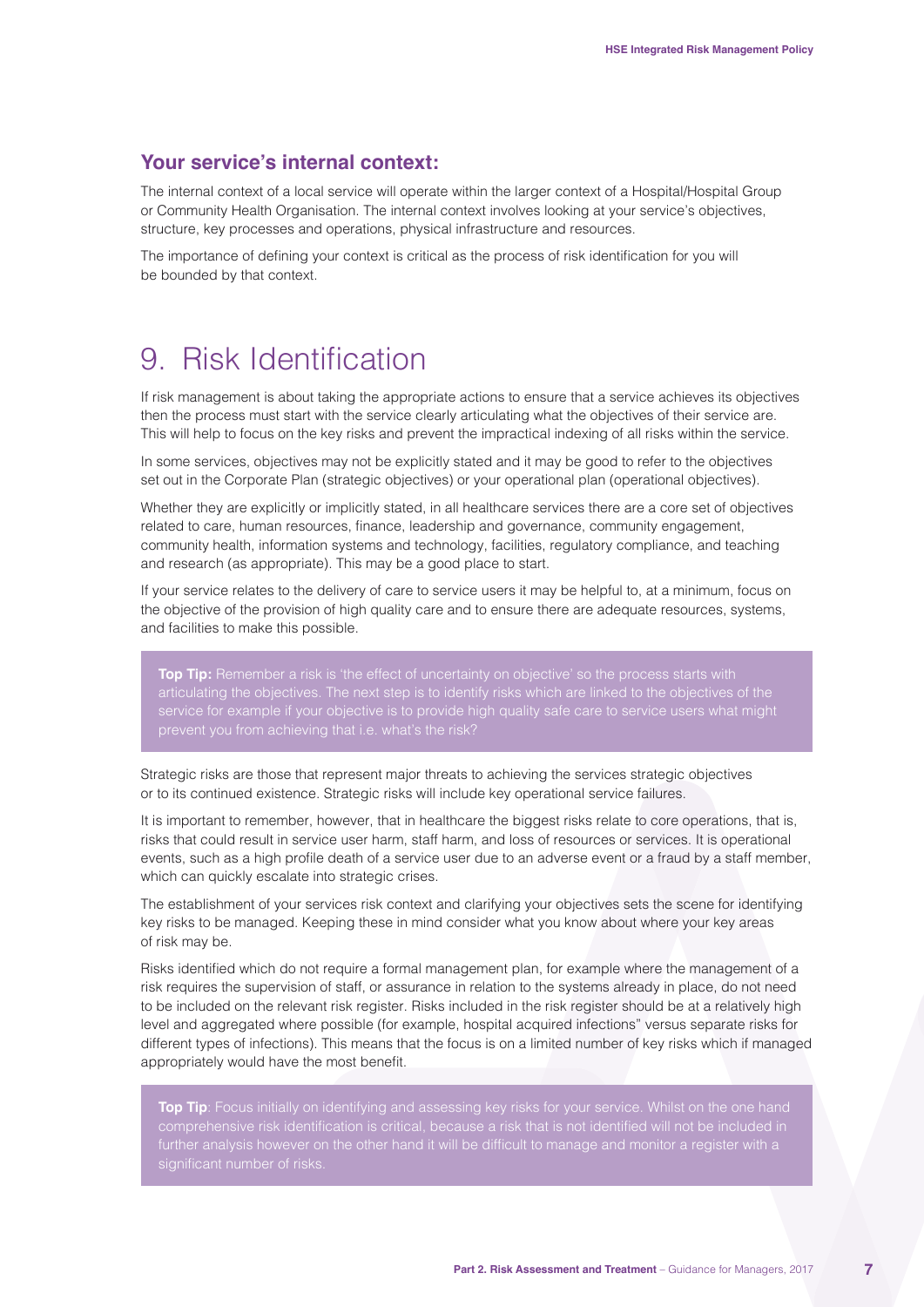### <span id="page-9-0"></span>10. Sources of information from which risk can be identified

In health and social care, most organisational risks are already well known. Management teams do not need to start from scratch; rather they can build their list of key risks starting with the wealth of information that is available from internal and external sources such as incident reports, published literature, claims and regulatory inspections/reviews. Common sources of internal and external risk information are included in Figure 2 below.



**Figure 2. Sources for Risk Identification**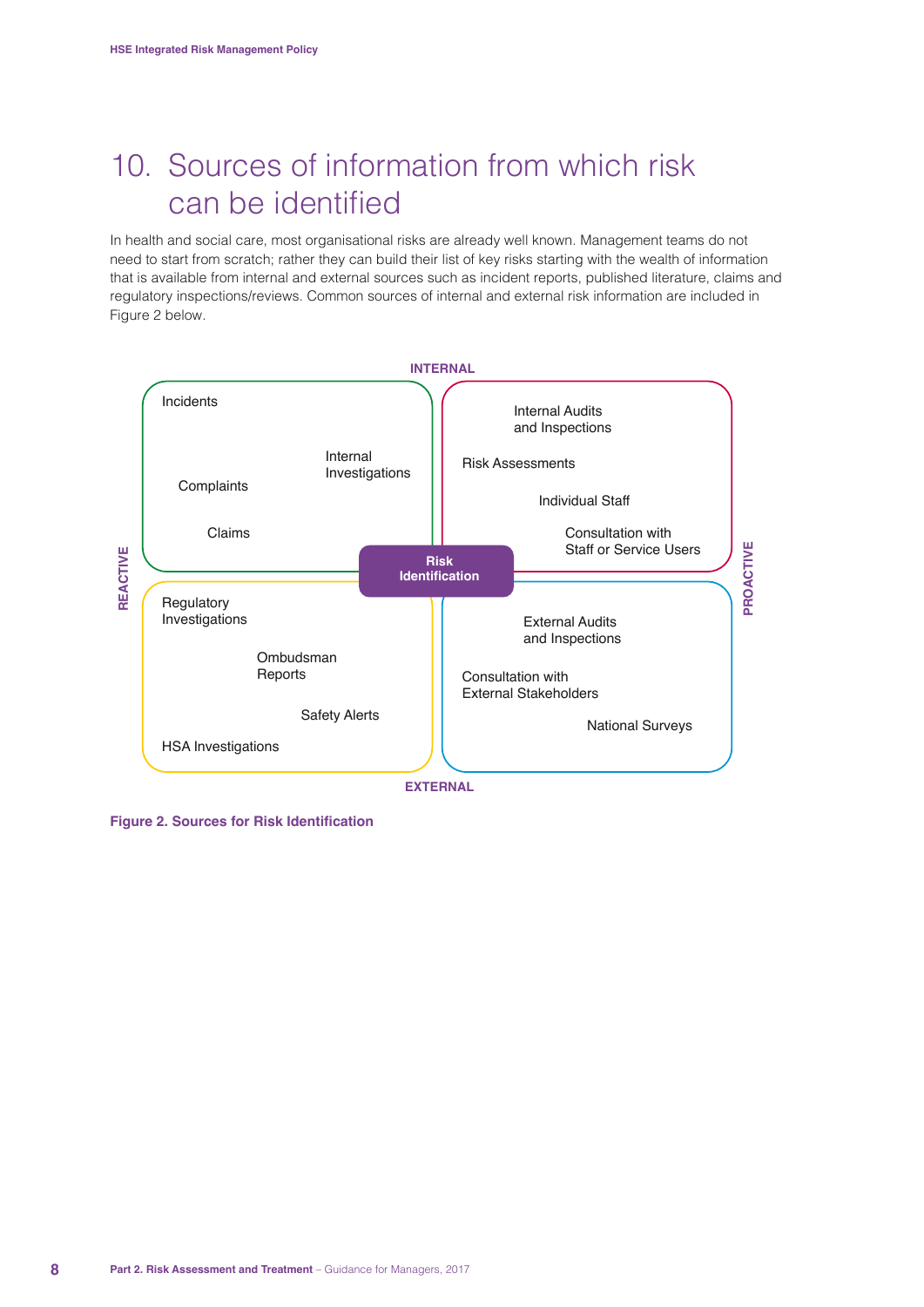### <span id="page-10-0"></span>11. Describing the risk

In preparing to carry out a risk assessment, the starting point is making sure that you have accurately described the risk.

Failure to accurately describe the risk is often a key reason why people have difficulty in conducting the rest of the assessment process. An accurate and specific description will assist you in identifying what needs to be in place to manage the risk whereas a vague or poorly defined risk will leave you grappling at the next step in the process. Take your time and ask yourself 'What's the risk?".

For example, some people might say healthcare acquired infection is the risk. Whereas that goes part of the way to describing the risk, it is somewhat vague and does not target the core of exactly what the risk is.

If however the risk is described as 'Risk of service user harm due to poor infection prevention and control practices in XX Hospital or Department' then we can start to see what needs to be targeted (i.e. poor infection prevention and control practices). The question then becomes what should be in place to prevent and control healthcare acquired infection and what is in place?

In coming up with a good specific risk description the key questions are:

- What is the **impact** of the risk? For example, risk to service user safety, of fraud, to failure to comply with regulatory requirements
- n What is the **cause** of the risk? For example, a 'due to' statement such as due to the inconsistent implementation of falls prevention practices, due to poor financial control systems, due to infrastructural deficits
- What is the **context** of the risk? For example, within XX Hospital, within the accounts payable department, within XX CNU

#### This is called the '**ICC approach'** to risk description (**Impact, Cause, Context**)

Taking the above examples the following are the risk descriptions:

- n Risk to service user safety due to the inconsistent implementation of falls prevention practices in XX Hospital.
- Risk of fraud due to poor financial control systems in the accounts payable department.
- n Risk of failing to comply with regulatory requirements due to infrastructural deficits within XX CNU.

**Top Tip**: Take time at this stage and if possible discuss the risk description with a group of staff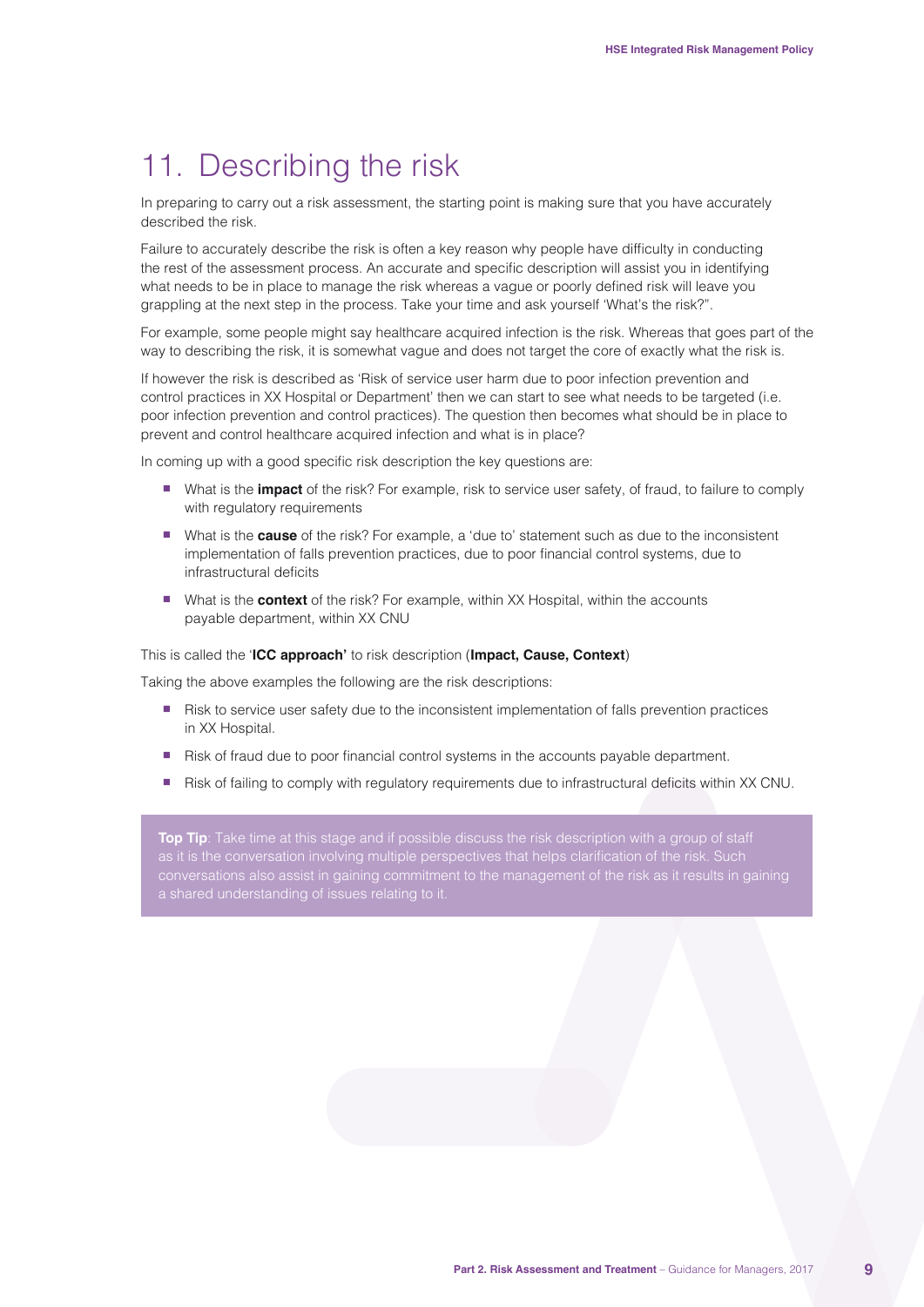### <span id="page-11-0"></span>12. How do I conduct a risk analysis?

In many instances a staff member or Manager will be able to assess and action a risk without the need to conduct a formal risk assessment. We do this every day, for example, when we drive to work we are constantly assessing and reassessing the risks ahead of us; are the roads wet/icy, is there a car coming out from a side road, is it safe to overtake, etc.

The workplace is no different, we often manage risk implicitly by putting up wet floor signs to reduce falls, conduct handovers to staff coming on duty, restrict access to medications, document service user care etc. Your management of such risks may be to ensure staff are trained and supervised to work in line with procedures and protocols. Audit is generally the key monitoring mechanism to ensure compliance with these procedures and protocols.

In deciding on what areas to conduct a risk assessment on and in the context of your workplace think about those things that are most likely to happen and which will cause the most harm.

A risk assessment is not about creating huge amounts of paperwork, but rather about identifying what should be in place to control the risk versus what is in place and the gap between the two. The outcome of this should be a sensible set of actions to reduce or control the risks in your workplace.

For management to ensure that the time spent on managing risks is proportionate to the risk itself, services should have in place efficient assessment processes covering all areas of risk.

To simplify the process this guidance has broken down the process into two phases.

**Top Tip:** The best risk assessments involve collaboration between a person who has experience and ject matter knowledge relating to the risk and a person who has experience and knowledge of risk

### 13. How do I identify the controls that should be in place?

Now you have described the risk the next question is:

If we were to prevent this risk from occurring what would we need to have in place to reduce its likelihood of occurring or minimising its impact if it was to occur?

Such things may include:

- 1. Things that govern the risk, for example, legislation, standards, Policy Procedure Protocol Guidelines, committee oversight, etc.
- 2. Education and training relating to the skills and knowledge required by staff to manage the risk
- 3. Equipment and resources
- 4. Physical environment
- 5. Processes and systems such as tools and checklists, communication (for example formal handovers, use of ISBAR (Identify, Situation, Background, Assessment and Recommendation), documentation, etc.
- 6. Performance monitoring for example audit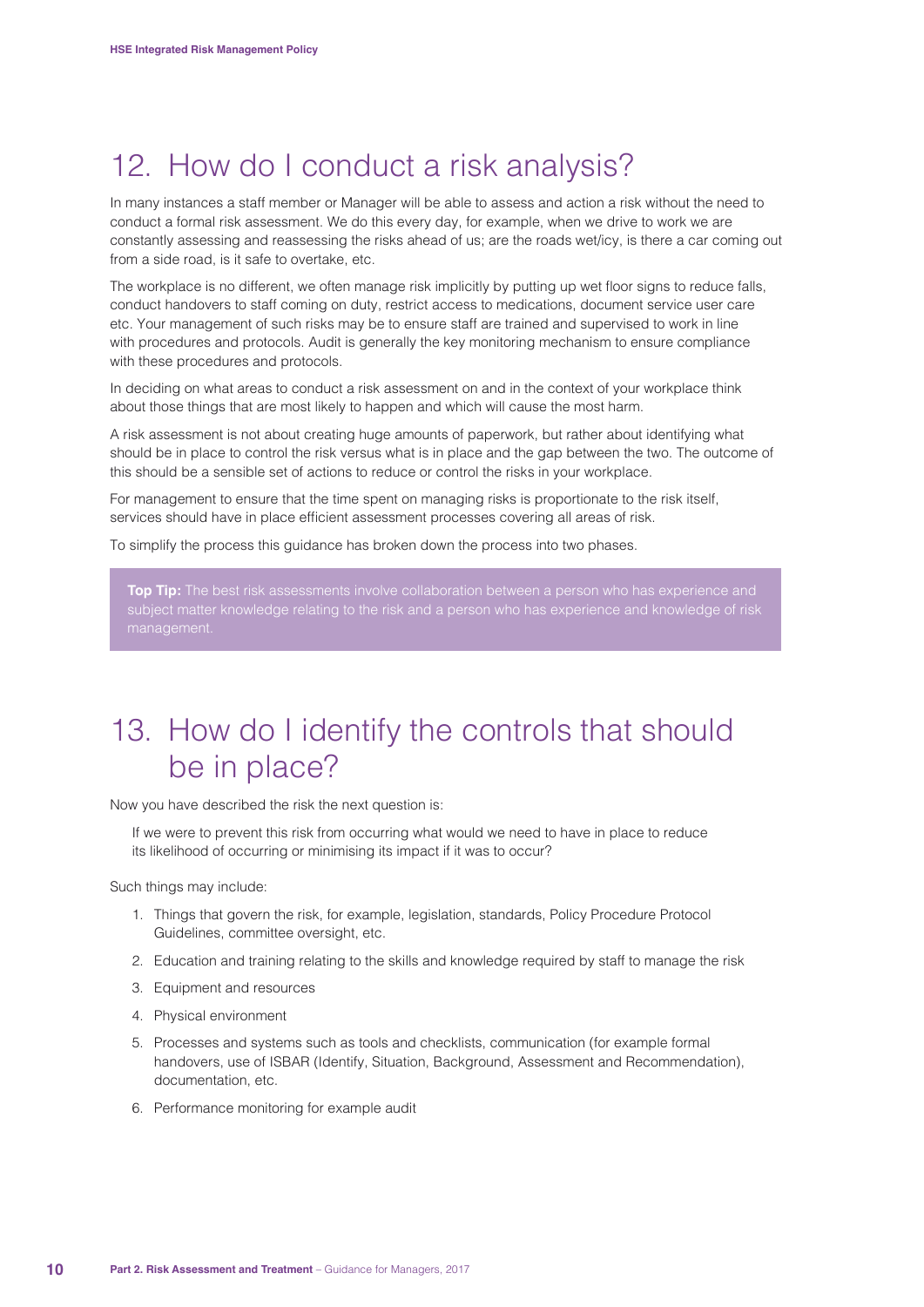<span id="page-12-0"></span>**Appendix 2** of this guidance contains a template that you may find useful for completing this list. When you have completed your list go through it and opposite each item tick one of the three columns as follows:

| <b>YES</b> | - the item is in place                      |
|------------|---------------------------------------------|
| <b>NO</b>  | - the item is not in place                  |
| YES but    | - the item is partly but not fully in place |

**Top Tip:** Make a list of everything that should be in place. If it is an area governed by policy/ someone who has specific expertise in the area to which the risk relates.

### 14. How do I decide which controls are existing controls?

Things ticked YES are in place and are referred to as 'existing controls'.

Next take a look at those things that you have listed in the 'YES but …' column. The fact that you have ticked 'YES but...' means that elements of the control are incomplete and require action.

For example, many risk assessments identify staff training as being **in place,** for example, hand washing but the adequacy check question is 'Are all staff who require this training, trained?' If the answer is no, then what you have is a partial existing control. The deficit remaining needs to be addressed as additional controls required (the action plan).

The 'YES but…' actions along with the items that you ticked 'NO' to on the list make up the 'additional controls required' to manage the risk i.e. the actions and will be discussed in **Section 18** of this guidance so park them for now and focus on the existing controls when rating the risk.

### 15. How do I rate the risk?

Risk is measured in terms of two dimensions**, impact** and **likelihood** i.e. the impact (consequence) of the risk should it occur and the likelihood (probability) of the risk occurring.

The process for rating a risk starts by ascribing a single score to each of these dimensions. The product of these two scores provides the risk rating.

#### **Likelihood x Impact = Risk Rating**

Save in exceptional cases, for example, where statistical data are available, the process for assignment of scores for likelihood and impact uses informed but subjective judgment.

As the risk management process applies to a range of different risks across the HSE, it is necessary to minimise the variation in the judgment applied in scoring the likelihood and impact assigned to a risk.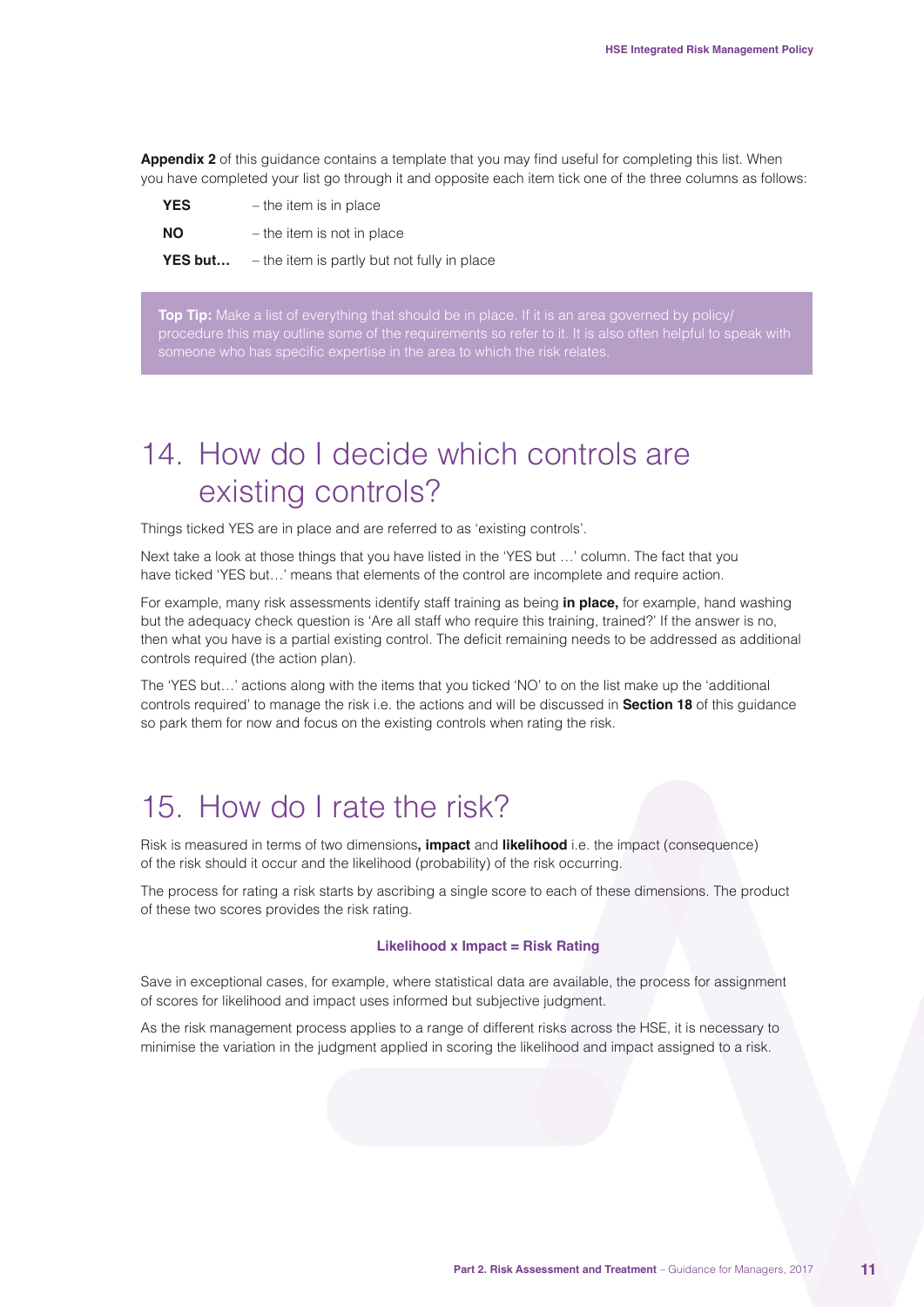To assist with this the HSE has adopted a standardised approach to the assignment of likelihood and impact scores and the rating of risk, i.e. the HSE Risk Assessment Tool. (See **Appendix 3**). This tool should be applied uniformly to all processes where risk assessment is required, for example, health and safety risk assessment, risk assessment for the purpose of developing and populating risk registers, project management etc.

As previously stated it is **not intended** that this tool replace the risk assessment process used in specific service user clinical or care risk assessments, for example, falls, tissue viability etc. The process of risk assessment is an integral part of the content of such tools and a separate risk assessment is not required. The outcome of the application of these tools supports clinical decision making by providing an assessment of level of risk attending to the individual Service User and consequently should inform the care planning process. At this stage you are ready to rate the risk for the first time.

**Top Tip:** Many people when rating a risk for the first time find the process daunting. The purpose of rating is to allow you to assign priorities to risks, it is not a science and more a process of triage. Do not make a science out of it! Rating is simply a decision about the likelihood a risk will occur in to guide your decision making so use it. Don't forget if you need assistance; consult your local Risk

In rating the risk you must consider the controls that are in place, i.e. the existing controls. Though the risk description may outline a substantial risk the controls in place may serve to significantly reduce the impact or likelihood of the risk recurring.

For example, in terms of road safety the risk of harm to both drivers and pedestrians is technically substantial but this has been significantly reduced by the following controls; development and maintenance of the road network, installation of safety signage, introduction of the NCT for older cars, legislating for and enforcement of controls such as the wearing of seat belts, speed limits, alcohol limits etc. The degree to which any risk is 'managed' will depend on the robustness of controls that you have in place and you will be rating the risk based on those controls.

The key questions are therefore:

- 1. Based on the controls that **are in place** what is the level of **impact** of the risk if it occurs?
- 2. Based on the controls that **are in place** what is the **likelihood** that this risk will occur?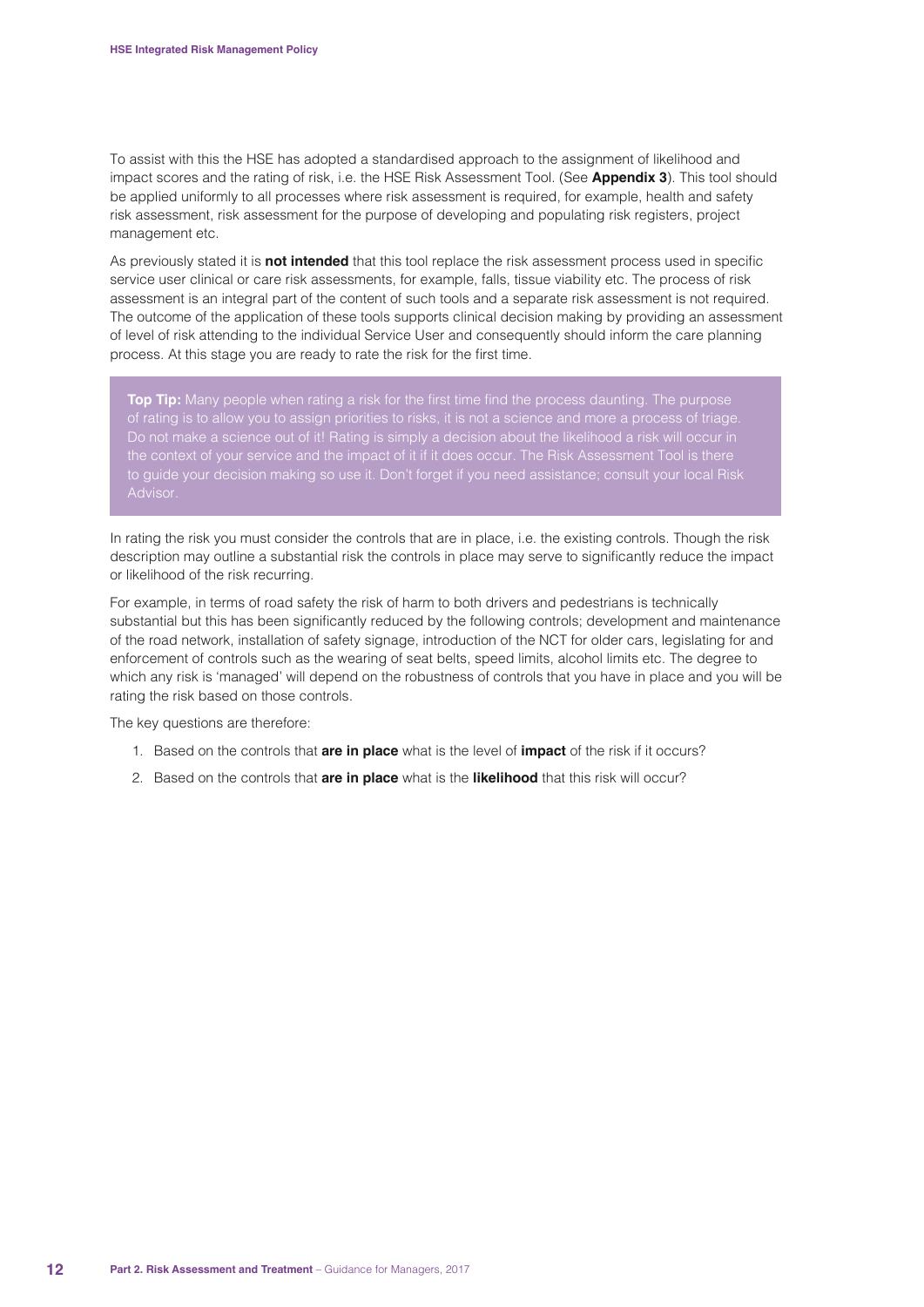#### **Scoring the Impact of the Risk**

The HSE in its Integrated Risk Management Policy identified the following risk impact areas to be managed.

| <b>Risk Category</b>                                                                 | <b>Descriptor</b>                                                                                                                                                                                          |
|--------------------------------------------------------------------------------------|------------------------------------------------------------------------------------------------------------------------------------------------------------------------------------------------------------|
| <b>Harm to a Person</b>                                                              | Physical or psychological injury related to a person i.e. service user, staff<br>member or member of the public.                                                                                           |
| <b>Service User</b><br><b>Experience</b>                                             | Negative service user experience that may have a negative impact on<br>outcome, limit their engagement with a service or lead to a complaint.                                                              |
| <b>Compliance</b><br>(Statutory, Clinical,<br><b>Professional and</b><br>Management) | Failure to comply with HIQA/MHC standards, Codes of Practice or Conduct<br>set by professional regulators, relevant legislation e.g. Safety, Health and<br>Welfare at Work Act, Financial Regulations etc. |
| <b>Objectives and</b><br><b>Projects</b>                                             | Project slippage and failure to meet objectives of projects.                                                                                                                                               |
| <b>Business Continuity</b>                                                           | Issues that would affect an organisations ability to provide service e.g.<br>deregistration, fire, flood, ICT or electric outage, industrial strikes.                                                      |
| <b>Adverse Publicity/</b><br>Reputation                                              | Adverse publicity in the media, loss of public confidence in a service or the<br>organisation e.g. poor service performance.                                                                               |
| <b>Financial Loss</b>                                                                | Fraud, claims, budgetary overruns.                                                                                                                                                                         |
| <b>Environment</b>                                                                   | Releases of substances that would have a detrimental environmental impact<br>e.g. chemical spills, poor waste management practices, radiological leaks.                                                    |

In scoring the impact of a risk there are two steps:

#### **Step 1: Decide on the primary area of impact. (Appendix 3 HSE Risk Assessment Tool)**

For example, if the risk was described as one relating to failing to comply with the National Standards for Prevention and Control of Healthcare Acquired Infection then the primary impact area would be Compliance with Standards.

Secondary impact areas might relate to injury to service users/staff/public if they acquired an infection; adverse publicity if the hospital got a poor inspection report or financial loss if there was a claim. The secondary impacts however would not occur if the primary impact area was well managed in the first instance.

Though you may record the secondary impacts as part of your assessment process you will rate the impact on the primary area of impact.

**Step 2:** Now that you have identified the primary area of impact, refer to that area of impact on the impact table of the HSE's risk assessment tool. **(See Appendix 3)**

You will note that each risk impact area has been assigned descriptors over 5 levels ranging from negligible to extreme harm. For the primary impact area, consider the controls that **are in place** that is the existing controls and pick the descriptor which best describes the impact of the risk if it occurred.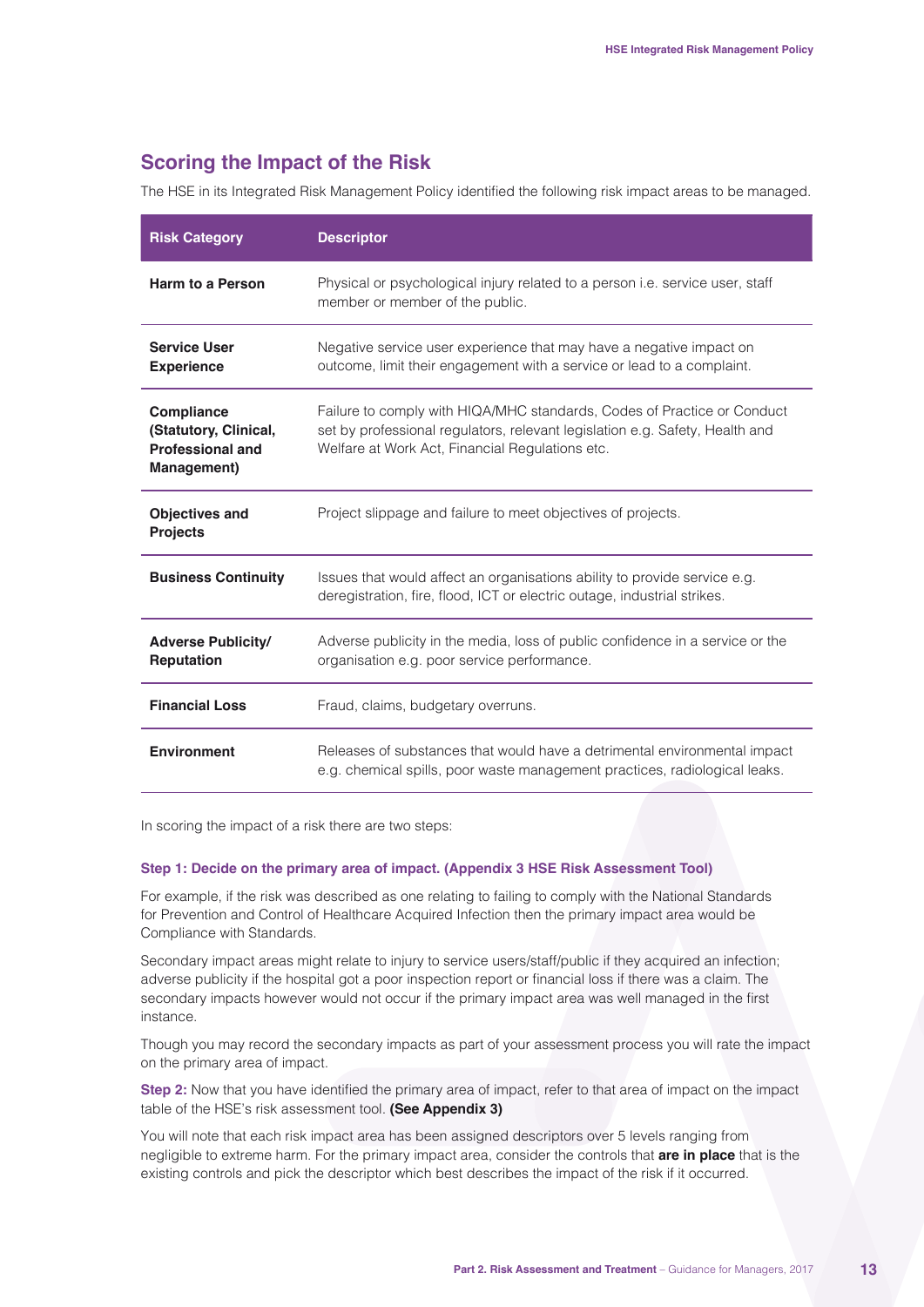Make a note of the score attaching to that descriptor as set out on the Impact Scoring Table 1 below.

#### **Table 1. IMPACT SCORING TABLE:**

| <b>Score</b> | <b>Impact</b> |
|--------------|---------------|
| 1            | Negligible    |
| $\mathbf{2}$ | Minor         |
| 3            | Moderate      |
| 4            | Major         |
| 5            | Extreme       |

#### **Scoring the Likelihood of the Risk**

The likelihood of a particular risk materialising depends upon the effectiveness of the existing controls. The better the controls the lower the likelihood of the risk occurring. In assessing the likelihood, consideration should be given to the range and adequacy of controls that are in place.

Scoring the likelihood of the risk should be done by reference to the likelihood table of the HSE's risk assessment tool **(see Appendix 3 and the likelihood table below).**

|                                              | Rare/Remote (1)    |                                     | Unlikely (2)       |                                   | Possible (3)       |                            | Likely (4)         |                            | <b>Almost Certain (5)</b> |
|----------------------------------------------|--------------------|-------------------------------------|--------------------|-----------------------------------|--------------------|----------------------------|--------------------|----------------------------|---------------------------|
| <b>Actual</b><br><b>Frequency</b>            | <b>Probability</b> | <b>Actual</b><br>Frequency          | <b>Probability</b> | <b>Actual</b><br><b>Frequency</b> | <b>Probability</b> | <b>Actual</b><br>Frequency | <b>Probability</b> | <b>Actual</b><br>Frequency | <b>Probability</b>        |
| <b>Occurs</b><br>every 5<br>years or<br>more | $1\%$              | Occurs<br>every<br>$2 - 5$<br>vears | 10%                | Occurs<br>every<br>$1-2$<br>years | 50%                | Bi-<br>monthly             | 75%                | At least<br>monthly        | 99%                       |

#### **Table 2. LIKELIHOOD TABLE:**

Likelihood scoring is based on the expertise, knowledge and actual experience of the person/group scoring the likelihood. Ask yourself how likely is the risk to occur? How frequently has this occurred previously in our service?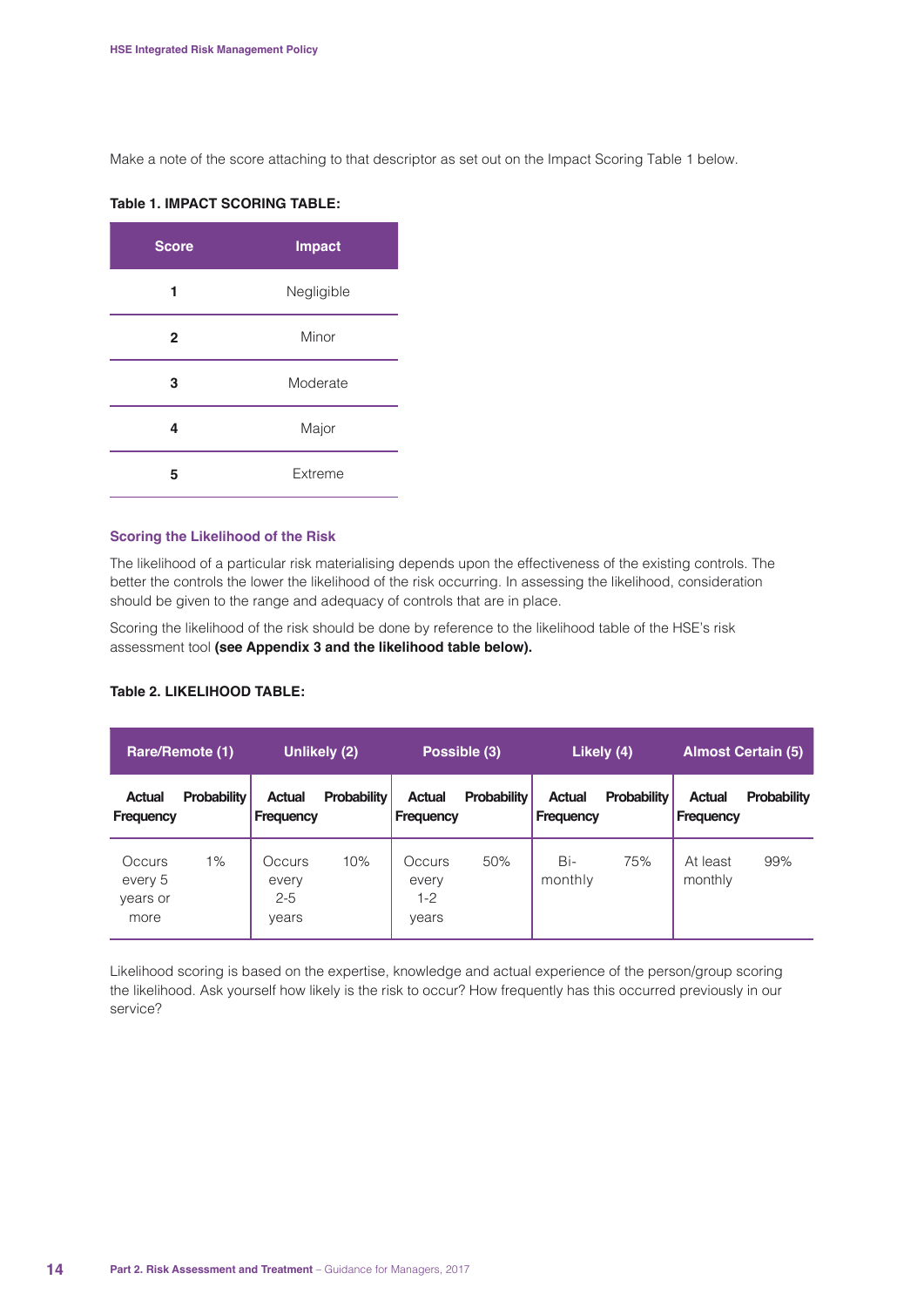<span id="page-16-0"></span>Similar to the impact scoring, assessment of likelihood involves the assignment of a number from 1-5, with 1 indicating that there is a remote possibility of it occurring and 5 indicating that it is almost certain to occur (see table above).

#### **Initial Risk Rating**

Having established the likelihood and impact scores, the scores should be plotted on the HSE's Risk Matrix (see table 3 below). For example, if a risk has been assigned likelihood score of 3 (Possible) and an impact score of 5 (extreme) the risk rating will be a **Red 15.**

- High risks are scored between 15 and 25 and are coloured **Red.**
- Medium risk are scored between 6 and 12 and are coloured **Amber.**
- Low risks are scored between 1 and 5 and are coloured **Green.**

#### **Negligible (1) Minor (2) Moderate (3) Major (4) Extreme (5) Almost Certain (5) 5 10 15 20 25 Likely (4) 4 8 12 16 20 Possible (3) 3 6 9 12 15 Unlikely (2) 2 4 6 8 10 Rare/Remote (1) 1 2 3 4 5**

#### **Table 3. RISK MATRIX**

**Top Tip:** The numeric value attached to the rating is important when ranking your assessed risks in terms of which risk is most risky to that which is least risky. This can assist in making decisions in

### 16. How do I evaluate the risk?

The purpose of risk evaluation is to make decisions based on the outcome of the risk rating whether the risk requires further management action that is the treatment of the risk.

For example, if you have assessed a risk as being high it is likely that you as a manager will need to ensure that actions required to reduce the risk are identified and implemented.

Risk evaluation also allows you to look at the totality of risks assessed and prioritising of these, i.e. which risks require the most urgent action or treatment.

For example, you may decide to place greater management focus on risks rated as high and less focus on risks which have a lower rating.

Such decision making should not be guided solely on the rating of the risk but rather the rating of a risk should inform decision making.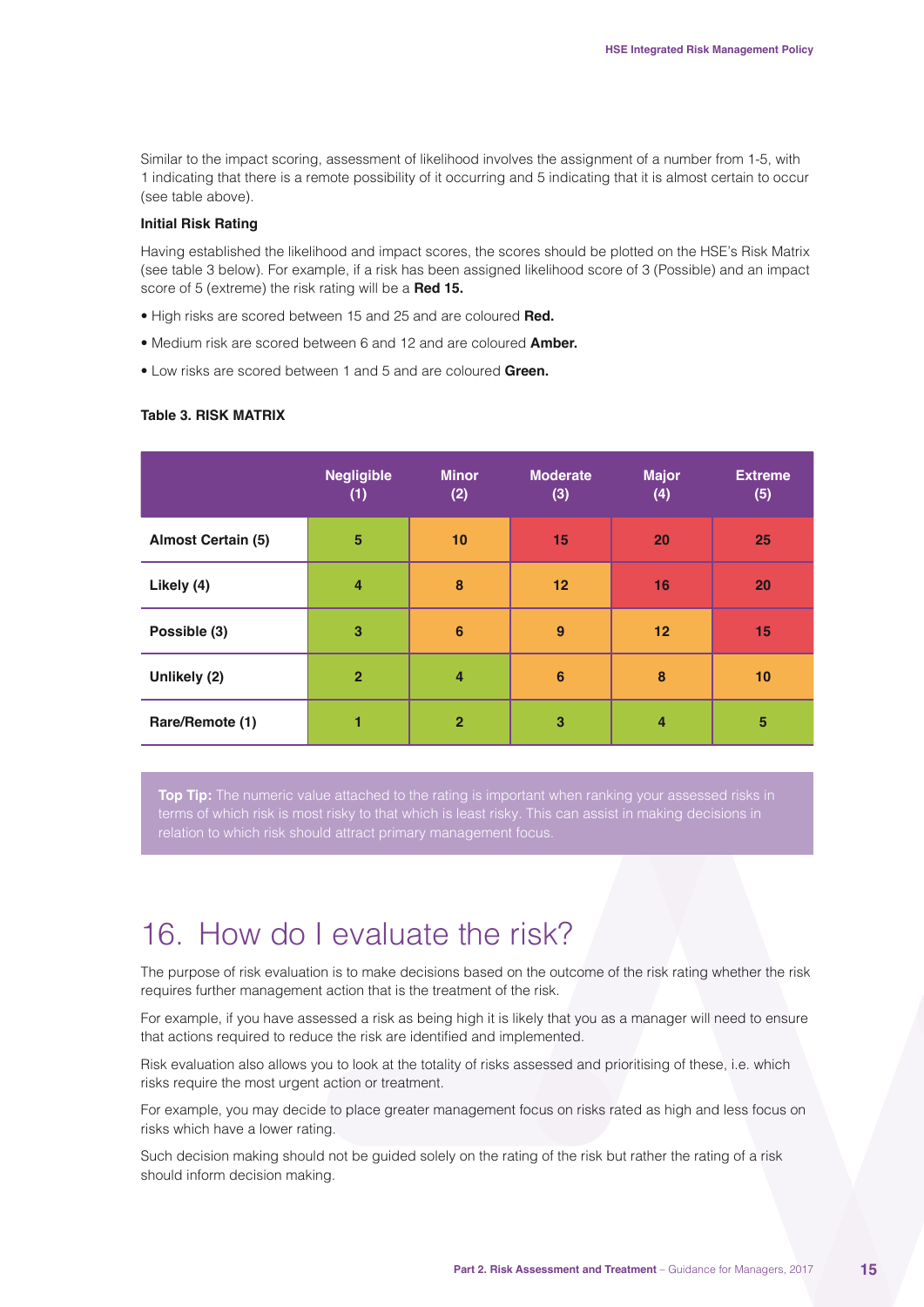<span id="page-17-0"></span>As a rule of thumb the following applies;

- **F** Risks rating **red** (high risk) are intolerable that is they cannot be accepted and require significant management focus to mitigate them. Risk action (treatment) plans should be developed; the actions required assigned to action owners and their completion should be monitored by the relevant Management Team.
- **n** Risks rating **amber** (medium risk) are trickier, in that on the one hand they are not intolerable (high risk) or acceptable (low risk). Whilst all reasonable efforts should be taken to reduce the risk to a low rating this may not be possible given constraints within the overall system or indeed by applying the additional effort required to mitigate it further other opportunities will be lost. Such risks require consideration by the Management Team and it may be that a decision is taken to accept the risk but keep it under review (monitor) with an option to open it for further management in the future.
- Risks rating as **green** (low risk) are acceptable in that the additional effort required to reduce the risk further may be disproportional to the level of inherent risk and management efforts and resources may be better placed elsewhere. Alternatively the Management Team may consider not to accept it but rather that some additional action is indicated and justified.

### 17. How do I treat the risk?

If a decision is taken that further control (treatment) is required this may take the form of;

- **i.** Avoiding the risk for example, stopping the activity associated with the risk. This is not often an option for public services.
- **ii. Transferring the risk** for example, outsourcing the activity to another agency that will be responsible for the activity and the attending risks. Managers, however, retain governance responsibility for the monitoring of such contracting or outsourcing arrangements to include the arrangements for risk management.
- **iii. Controlling the risk** for example, putting in place actions to mitigate or minimise the risk. When considering additional controls the following hierarchy should apply:
	- If practicable, eliminate the risks altogether, or combat the risks at the source, (for example, use a safe substance instead of a dangerous one).
	- **n** If elimination of the risk is not practicable, try to reduce the risk at source by substituting the material or process with a less hazardous one or installing or using additional equipment, (for example, by use of a low voltage electrical appliance, changing the drug packaging).
	- **Finally reduce the risk via administrative controls and safe systems of work. For example,** policies, procedures and guidelines or by, use of personal protective equipment (PPE). Use of PPE is the weakest control measure on the hierarchy and should, if being employed, be used in conjunction with other control measures.

This is the approach most commonly taken and is the focus of **section 18**. Criteria used to make decisions regarding accepting or treating the risk should be consistent with the defined internal, external and risk management contexts and taking account of the service objectives and goals.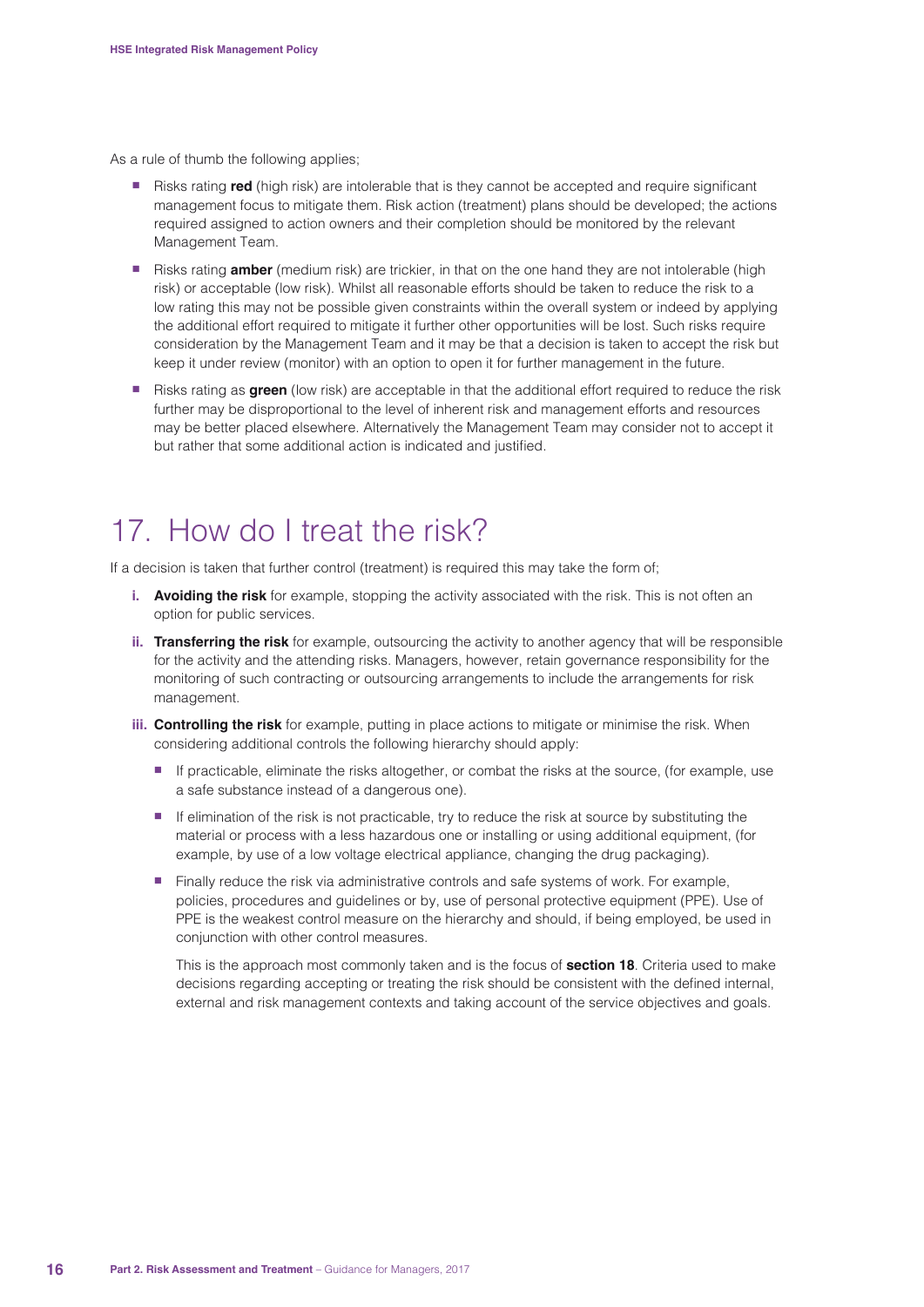### <span id="page-18-0"></span>18. How do I describe the additional controls required?

In **Section 13** of this guidance you made a list of the totality of controls that should be in place to manage the risk. You then sorted this list into three as follows.

- **Yes** the item is in place
- **NO** the item is not in place
- **YES but**… the item is partly but not fully in place

The 'YES but…' actions along with the items that you ticked 'NO' to on the list make up the 'additional controls required' to manage the risk i.e. the actions.

As you will be required to monitor your register it is essential that any additional controls required are described as actions that can:

- **a.** have a deliverable attached to it
- **b.** can be assigned to a named person
- **c.** can be assigned a due date

For example, if you described an action such as 'develop a culture of safety' and assigned it to a Manager it would be very difficult to measure the outcome and assign it a due date. Whereas, if you described the action as 'to develop a procedure for x activity', you could assign a person as responsible for this and agree a 'due date' for delivery. Once a person is assigned as responsible and a due date is agreed you can monitor the action and close it when complete. Completed actions may then become 'existing controls' in that they exist or are in place and serve to increase the control or management of the risk.

In Section 14 we looked at the example of hand hygiene training as a 'YES but...' control in that whilst training was in place, not all staff were trained. In considering this and bearing in mind the three points made above (see a. b. & c.) it would be sensible in this instance to consider three separate actions, for example,

- **Action 1** Identify all staff that have not been trained,
- **Action 2** Provide training to staff identified as requiring training and
- **Action 3** Put in place a system to identify new staffs requiring training and staff that require refresher training.

Describing actions in this way allows a Manager to assign the actions to different members of the team and sequence the completion of the actions across reasonable timeframe.

### 19. Immediate actions required to mitigate a risk

In some instances where a risk has been identified there are immediate actions that are required to mitigate the risk. It is a line management responsibility to address any such actions that require immediate attention. This type of action does not need to be assigned as an additional control measure, e.g. where there is a spill of water on a floor in a ward then there is an immediate action required to clean up the spill.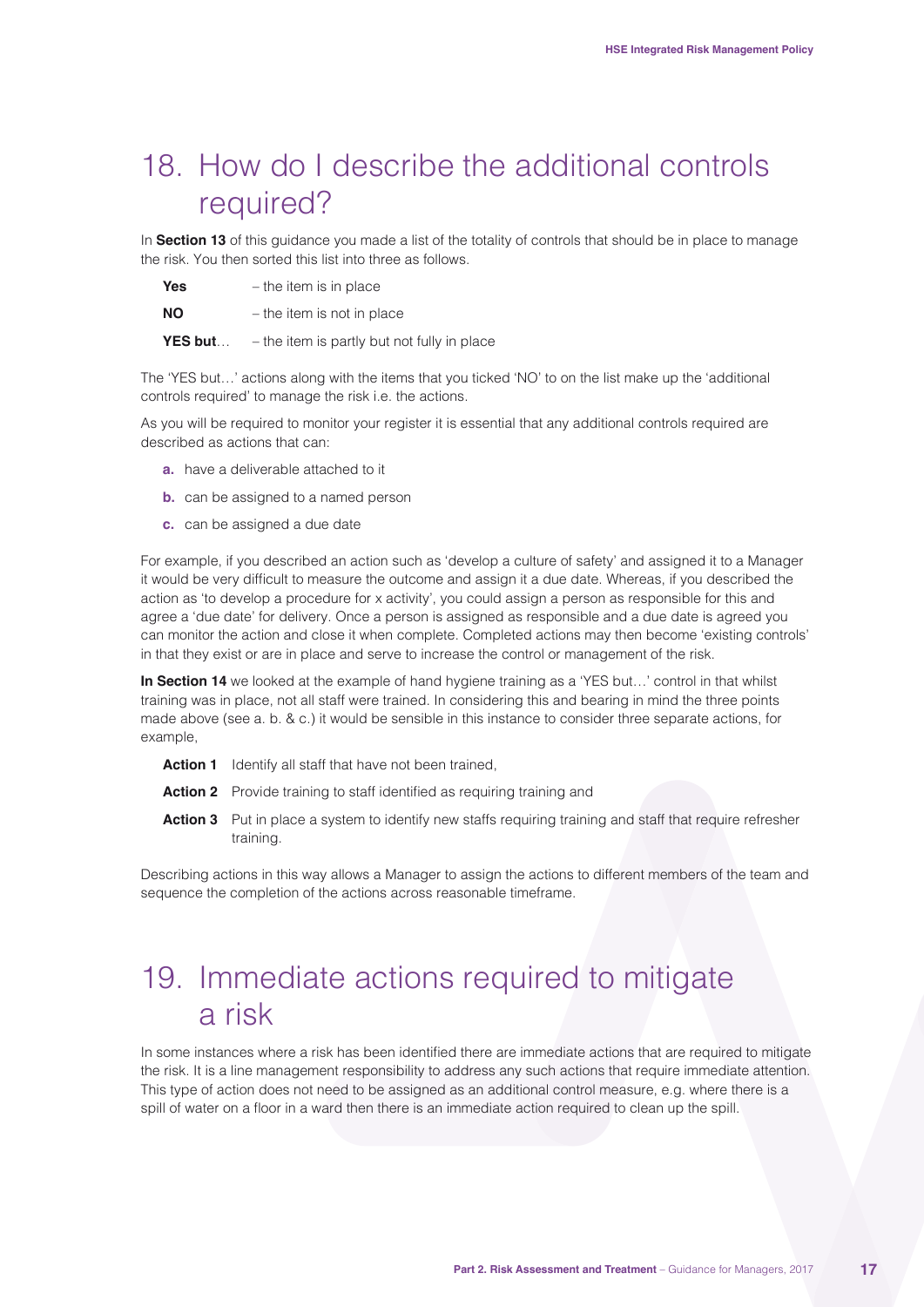### <span id="page-19-0"></span>20. What are the rules for assigning Action Owners?

As Risk Management is a Line Management responsibility the Manager responsible for the risk has three options for assigning owners to actions relating to risks on their register. These options are as follows:

- **a.** To themselves as the Line Manager
- **b.** To someone who reports to them (i.e. a member of their team)
- **c.** To the person the manager reports to (i.e. their Line Manager)

In order to complete the action the Action Owner may need to involve or consult with others but in order to monitor the action it is critical that one person has lead responsibility.

### 21. How should I agree due dates with Action Owners?

Assignment of due dates for actions should be in discussion and agreement with the Action Owner. This allows for consideration of what is a reasonable timeframe given that the Manager and Action Owner need to consider the totality of work assigned to the Action Owner and depending on the criticality of the completion of the action that workload prioritisation may be required.

**Top Tip:** If the completion of an action is dependent on the completion of a previous action you will need to sequence due dates in a manner that allows for this. Actions that do not have dependencies

### 22. What is a residual risk rating and why do I do this?

Residual risk is the level of risk left over **after** you have implemented the additional controls or other risk treatment option. At this stage in the assessment and **before** you implement the actions you should re-rate the risk using the same process as used in **Section 15** of this guidance.

This rating should take account of the effect of the totality of all controls **if** these were in place and provides you with an indicator of the **likely outcome** of your actions when implemented.

The assurance to be taken from this score relates **only** to the appropriateness of the choice of actions in the pursuit of managing the risk and **should not** been seen as an end point in itself as it is only when the actions **are completed** that this score can be validated. You are not required to record this score on your risk register.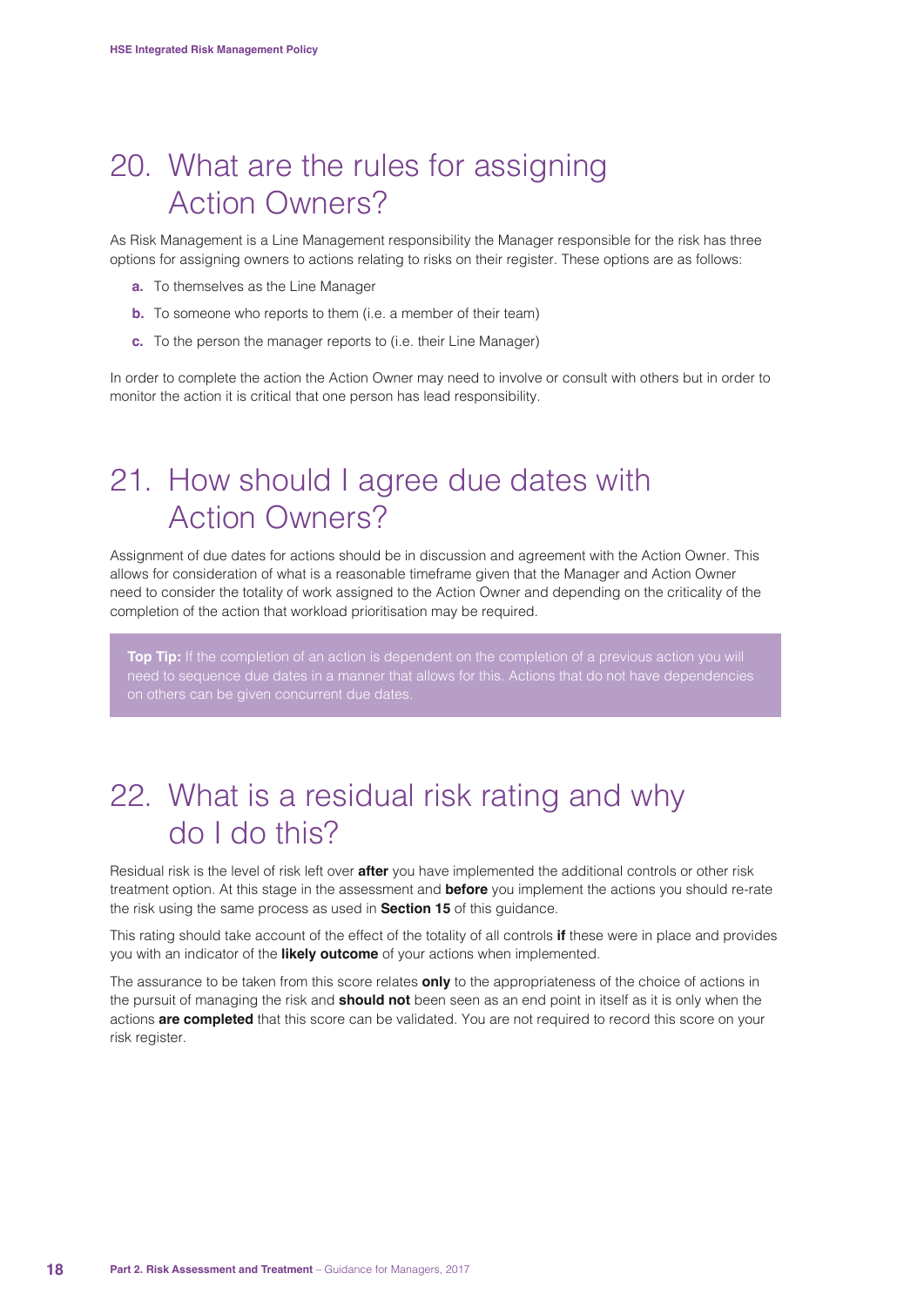### <span id="page-20-0"></span>23. Documenting your risk assessment

Risk assessments may be documented on the risk assessment form contained in **Appendix 4**. At this point you will have completed the risk assessment and have all the information required to enter it onto the risk register. A question that is often asked is 'Is it necessary to enter all assessed risks onto the register?' Risks assessed at an individual ward/unit or single residential unit should be maintained in a folder for reference by staff using that place of work. The Manager, in consultation with the staff, should agree which; if any, of these assessed risks need to be on the risk register at Service or Directorate level.

### 24. Reviewing risk assessments

Risk assessments should be reviewed if there is a change in the service/organisation, for example, when new equipment or procedures that would impact on the risk (as part of the process for monitoring and maintaining the risk register) (refer to Part 3 Guidance for Managing and Monitoring Risk Registers). Changes made to the risk assessment should be brought to the attention of relevant staff and other persons.

### 25. What is the process for entering the risk assessment onto the risk register?

As the risk register is primarily a log of risk management activity then it is good practice to enter assessed risks onto the register in agreement with the staff and responsible manager.

A better question is 'what risks should be managed through the register'. When you enter an assessment onto the register you will be required to allocate a status to it that is open or monitor. An open risk is one where you have identified a number of additional controls which require implementation whilst a monitored risk is one where you acknowledge it as a risk but have decided that further action is not indicated at that time. Therefore those risks assigned a status of open will be the ones that will be actively managed at your Management Team meetings. Risks with a status of 'monitor' will be reviewed on a minimum of annually or in the event that circumstances would indicate that the controls in place are not working as intended, for example, if it is identified that incidents relating to the risk category were occurring.

### 26. Related Policies and Guidance

#### HSE Integrated Risk Management Policy, 2017

Managing Risk in Everyday Practice Guidance for Managers – (Risk Management Guidance Part 1, 2017) Managing and Monitoring Risk Registers Guidance for Managers – (Risk Management Guidance Part 3, 2017) Policies and guidance are available at <http://hse.ie/eng/about/QAVD/>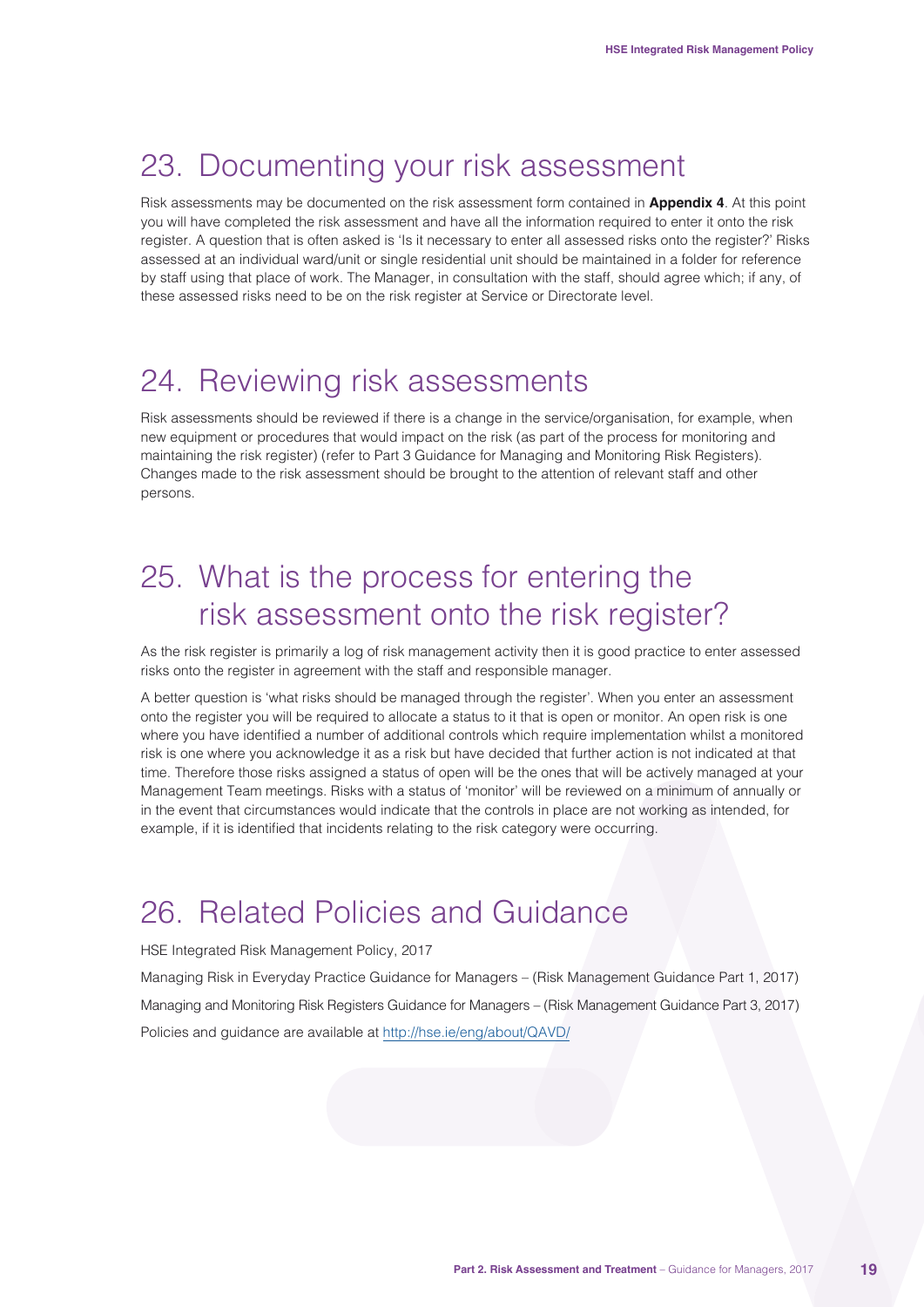### <span id="page-21-0"></span>Appendix 1: Definitions

These definitions are predominantly based on the terms and definitions from the International Risk Management Standard ISO 31000:2009.

| <b>Controls</b>                           | A mechanism, process, procedure or action which can be verified, which seeks<br>to reduce the likelihood and/or consequence of a risk. Controls include any<br>process, policy, device, practice, or other actions which modify risk. They can<br>exist or be required as additional in order to further mitigate the risk.                                                              |
|-------------------------------------------|------------------------------------------------------------------------------------------------------------------------------------------------------------------------------------------------------------------------------------------------------------------------------------------------------------------------------------------------------------------------------------------|
| <b>Establishing the</b><br><b>Context</b> | Defining the external and internal parameters to be taken into account when<br>managing risk, and setting the scope and risk criteria for the risk management<br>policy.                                                                                                                                                                                                                 |
| <b>Hazard</b>                             | A potential source of harm or adverse health effect on a person or persons.                                                                                                                                                                                                                                                                                                              |
| Impact                                    | The outcome or consequence of an event affecting objectives. It can be<br>expressed either qualitatively or quantitatively, being a loss, disadvantage or<br>gain. There may be a range of possible outcomes associated with an event.                                                                                                                                                   |
| Likelihood                                | The chance of something happening (also described as the probability or<br>frequency of an event occurring).                                                                                                                                                                                                                                                                             |
| <b>Line Manager</b>                       | A person with responsibility for directly managing individual employees or<br>teams. In turn, they report to a higher level of management on the performance<br>and well-being of the employees or teams they manage.                                                                                                                                                                    |
| <b>Monitor</b>                            | To check, supervise, observe critically or record the progress of an activity,<br>action or system on a regular basis in order to identify change.                                                                                                                                                                                                                                       |
| <b>Operational Risk</b>                   | Operational risks relate to the day-to-day delivery of activities, operational<br>business plans and objectives. Operational risks typically have a short-term<br>focus. Whilst they may impact a number of areas of the service, this does not<br>necessarily make them a strategic risk. Operational risks may have the ability to<br>impact strategic and other operational risks.    |
| <b>Project Risk</b>                       | Project risks relate to the achievement and delivery of the project objectives and<br>outcomes. The majority of project risks are short term in nature and exist for the<br>term of the project, whilst some will be on-going and re-classified at the end of<br>the project. Projects can be defined as temporary, with the aim of delivering<br>outcomes within a specified timeframe. |
| <b>Residual Risk</b><br>Rating            | The remaining level of risk after all treatment plans have been implemented.                                                                                                                                                                                                                                                                                                             |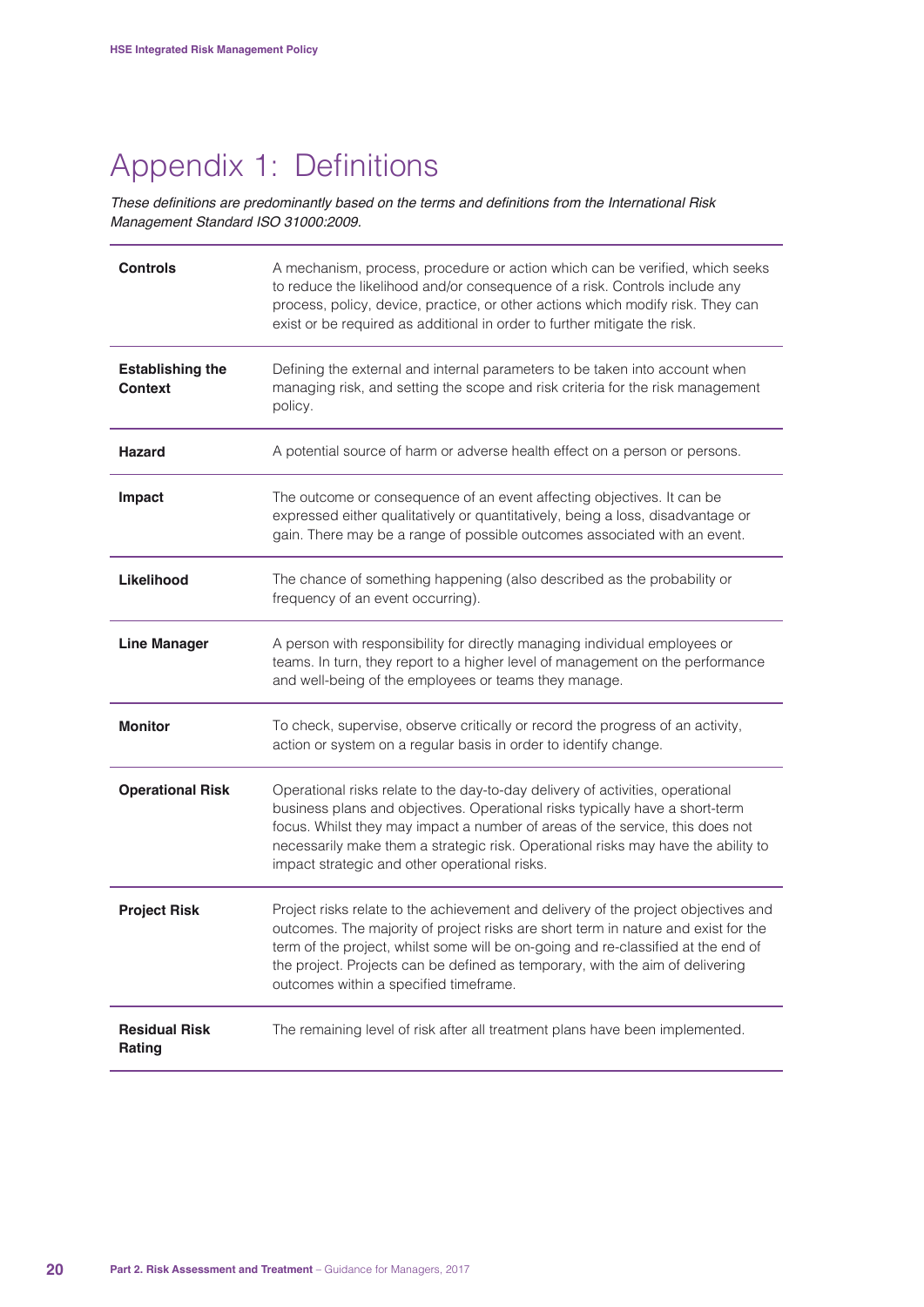| <b>Risk</b>                              | Risk is the effect of uncertainty on objectives. It is measured in terms of<br>consequences and likelihood. In the context of the HSE and its services, it<br>is any condition or circumstance which may impact on the achievement of<br>objectives and/or have a significant impact on the day-to-day operations. This<br>includes failing to maximise any opportunity that would help the HSE or service<br>meet its objectives. |
|------------------------------------------|------------------------------------------------------------------------------------------------------------------------------------------------------------------------------------------------------------------------------------------------------------------------------------------------------------------------------------------------------------------------------------------------------------------------------------|
| <b>Risk Acceptance</b>                   | Informed decision to take a particular risk.                                                                                                                                                                                                                                                                                                                                                                                       |
| <b>Risk Appetite</b>                     | Amount and type of risk that an organisation is willing to pursue or retain.                                                                                                                                                                                                                                                                                                                                                       |
| <b>Risk Assessment</b>                   | Overall process of risk identification, risk analysis and risk evaluation.                                                                                                                                                                                                                                                                                                                                                         |
| <b>Risk Avoidance</b>                    | Informed decision not to be involved in, or to withdraw from, an activity in<br>order not to be exposed to a particular risk. Risk avoidance may increase the<br>significance of other risks or may lead to the loss of opportunities for gain.                                                                                                                                                                                    |
| <b>Risk Categories</b>                   | The categories used by the organisation to group similar opportunities or risks<br>for the purposes of reporting and assigning responsibility.                                                                                                                                                                                                                                                                                     |
| <b>Risk Criteria</b>                     | Terms of reference against which the significance of a risk is evaluated.                                                                                                                                                                                                                                                                                                                                                          |
| <b>Risk Description</b>                  | Structured statement of risk usually containing three elements: impact, cause<br>and context.                                                                                                                                                                                                                                                                                                                                      |
| <b>Risk Evaluation</b>                   | Process of comparing the results of risk analysis with risk criteria to determine<br>whether the risk and/or its magnitude is acceptable or tolerable.                                                                                                                                                                                                                                                                             |
| <b>Risk Identification</b>               | A systematic process applied to the organisation's objectives and activities<br>to identify possible risk sources and causes and potential consequences or<br>impacts should a risk occur.                                                                                                                                                                                                                                         |
| <b>Risk Management</b>                   | Coordinated activities to direct and control an organisation with regard to risk.                                                                                                                                                                                                                                                                                                                                                  |
| <b>Risk Management</b><br><b>Process</b> | The systematic application of management policies, procedures and practices<br>to the activities of communicating, consulting, establishing the context, and<br>identifying, analysing, evaluating, treating, monitoring and reviewing risk.                                                                                                                                                                                       |
| <b>Risk Matrix</b>                       | Tool for ranking and displaying risks by defining ranges for consequence and<br>likelihood.                                                                                                                                                                                                                                                                                                                                        |
| <b>Risk Owner</b>                        | Person with the accountability and authority to manage a risk.                                                                                                                                                                                                                                                                                                                                                                     |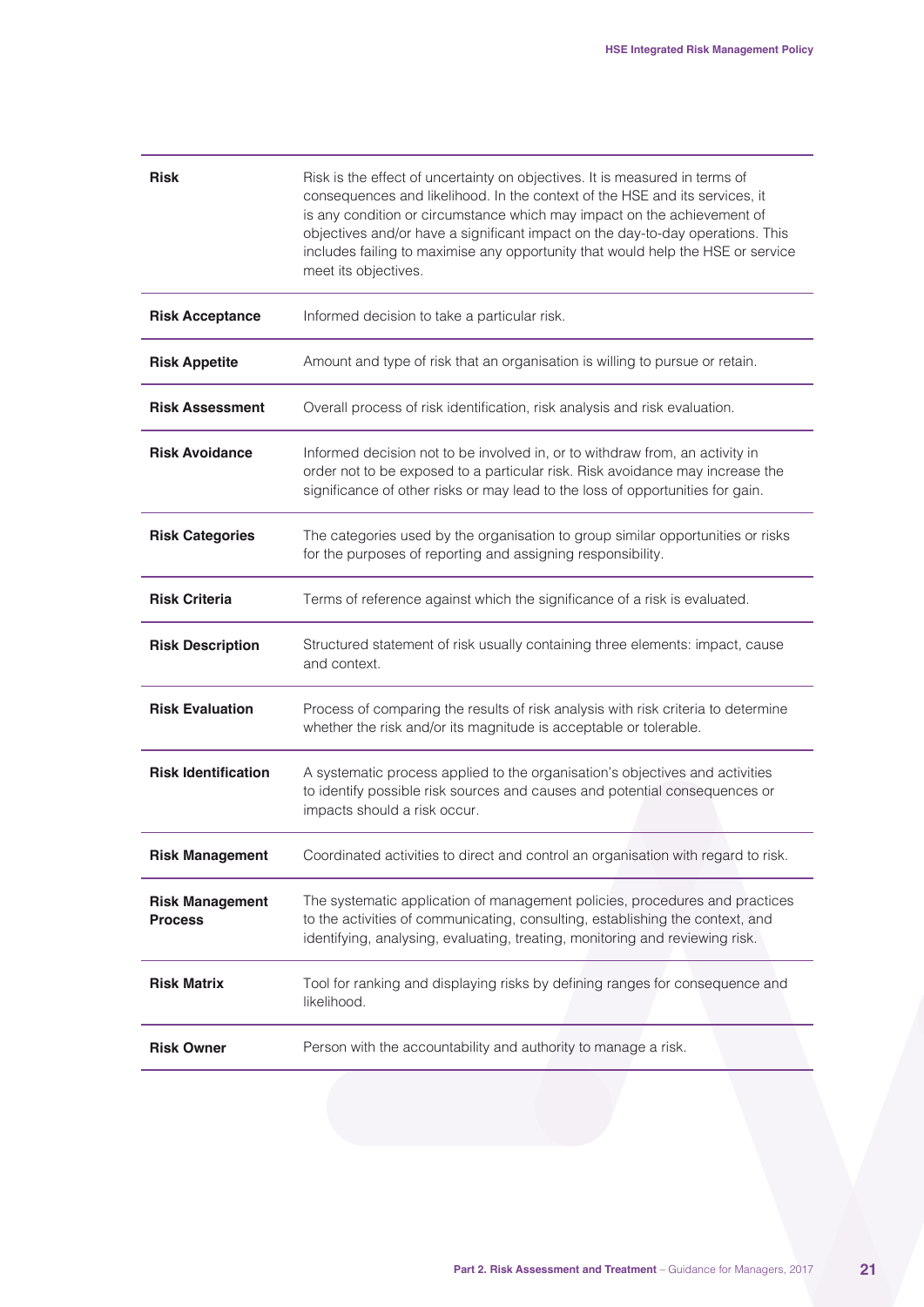| <b>Risk Profile</b>   | A risk profile is a written description of a set of risks. A risk profile can include<br>the risks that the entire organisation must manage or only those that a particular<br>function or part of the organisation must address. (In the HSE, a services risk<br>profile is set out in their risk register).                  |
|-----------------------|--------------------------------------------------------------------------------------------------------------------------------------------------------------------------------------------------------------------------------------------------------------------------------------------------------------------------------|
| <b>Risk Rating</b>    | The estimated level of risk taking into consideration the existing controls in place.                                                                                                                                                                                                                                          |
| <b>Risk Source</b>    | The source from which the risk was identified for example Incident<br>Management, Audit, Health and Safety Risk Assessment, Inspection Report,<br>Complaint.                                                                                                                                                                   |
| <b>Risk Register</b>  | A risk register is a database of assessed risks that face any organisation at<br>any one time. Always changing to reflect the dynamic nature of risks and the<br>organisation's management of them, its purpose is to help managers prioritise<br>available resources to minimise risk and target improvements to best effect. |
| <b>Risk Tolerance</b> | An organisation's or stakeholder's readiness to bear the risk after risk treatment<br>in order to achieve its objectives.                                                                                                                                                                                                      |
| <b>Strategic Risk</b> | A strategic risk has the ability to impact on the achievement/delivery of the<br>HSE's strategic objectives/directions. Strategic Risks relate to the highest level<br>of objective for the HSE, which typically have a long term focus and are linked to<br>the HSE's Strategic Plan.                                         |
| <b>Treatment</b>      | Additional mechanisms, processes, procedures or actions to be implemented,<br>which seek to reduce the current likelihood and/or consequence and reach the<br>Residual Risk Rating.                                                                                                                                            |
| <b>Directorate</b>    | The Directorate is the governing authority of the HSE established following the<br>enactment of the Health Service Executive (Governance) Act 2013.                                                                                                                                                                            |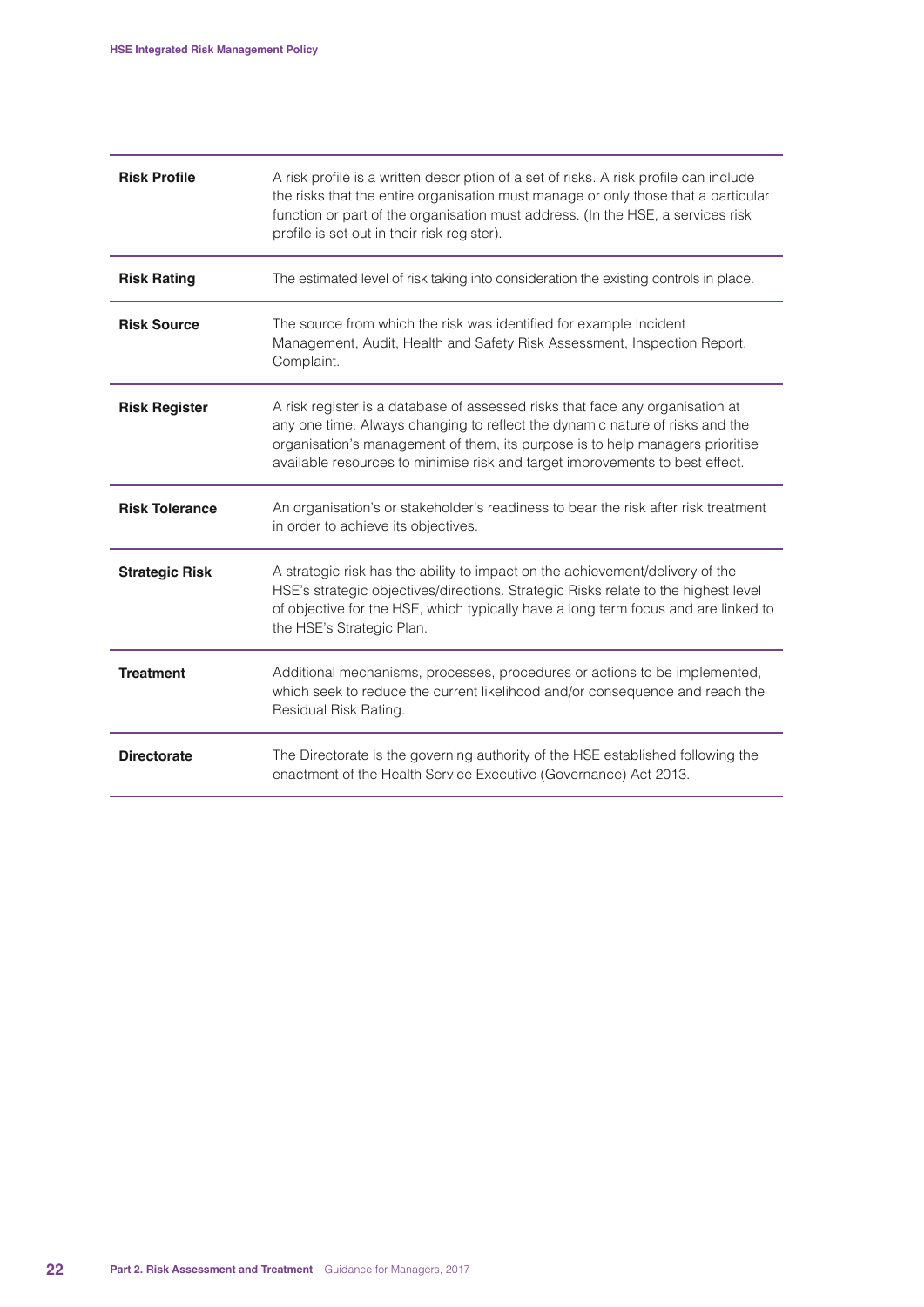### <span id="page-24-0"></span>Appendix 2: How do I identify the controls that should be in place?

|                         |                                                                             |     | Are the Controls listed in place? |          |
|-------------------------|-----------------------------------------------------------------------------|-----|-----------------------------------|----------|
| <b>Risk Description</b> | List here (one per line) all Controls<br><b>Required to Manage the Risk</b> | Yes | No                                | Yes but? |
| Enter Risk Description  |                                                                             |     |                                   |          |
| here                    |                                                                             |     |                                   |          |
|                         |                                                                             |     |                                   |          |
|                         |                                                                             |     |                                   |          |
|                         |                                                                             |     |                                   |          |
|                         |                                                                             |     |                                   |          |
|                         |                                                                             |     |                                   |          |
|                         |                                                                             |     |                                   |          |
|                         |                                                                             |     |                                   |          |
|                         |                                                                             |     |                                   |          |
|                         |                                                                             |     |                                   |          |
|                         |                                                                             |     |                                   |          |
|                         |                                                                             |     |                                   |          |
|                         |                                                                             |     |                                   |          |
|                         |                                                                             |     |                                   |          |
|                         |                                                                             |     |                                   |          |
|                         |                                                                             |     |                                   |          |
|                         |                                                                             |     |                                   |          |
|                         |                                                                             |     |                                   |          |
|                         |                                                                             |     |                                   |          |
|                         |                                                                             |     |                                   |          |
|                         |                                                                             |     |                                   |          |
|                         |                                                                             |     |                                   |          |
|                         |                                                                             |     |                                   |          |
|                         |                                                                             |     |                                   |          |
|                         |                                                                             |     |                                   | ۰        |
|                         |                                                                             |     |                                   |          |
|                         |                                                                             |     |                                   |          |
|                         |                                                                             |     |                                   |          |
|                         |                                                                             |     |                                   |          |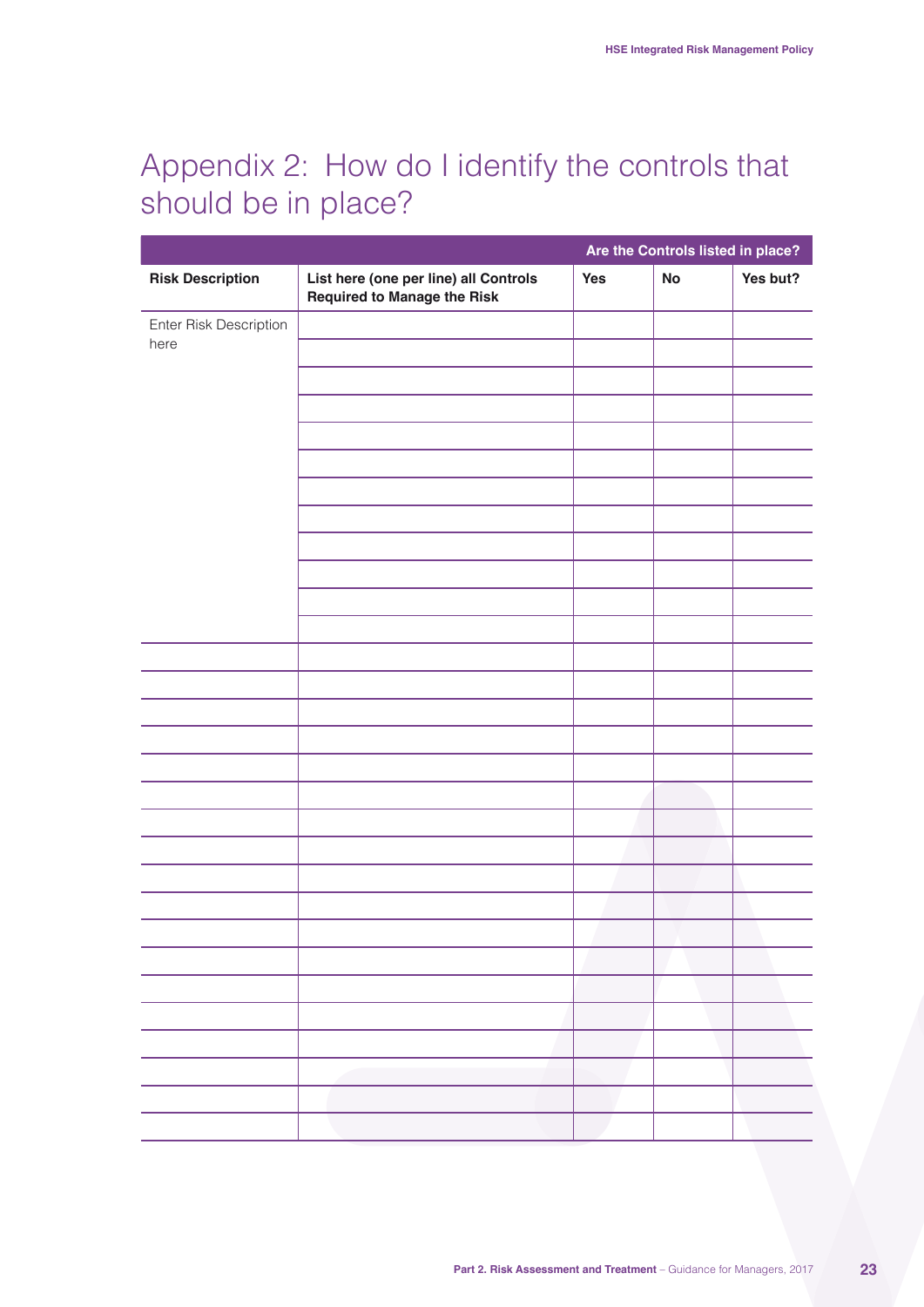<span id="page-25-0"></span>Appendix 3: HSE Risk Assessment Tool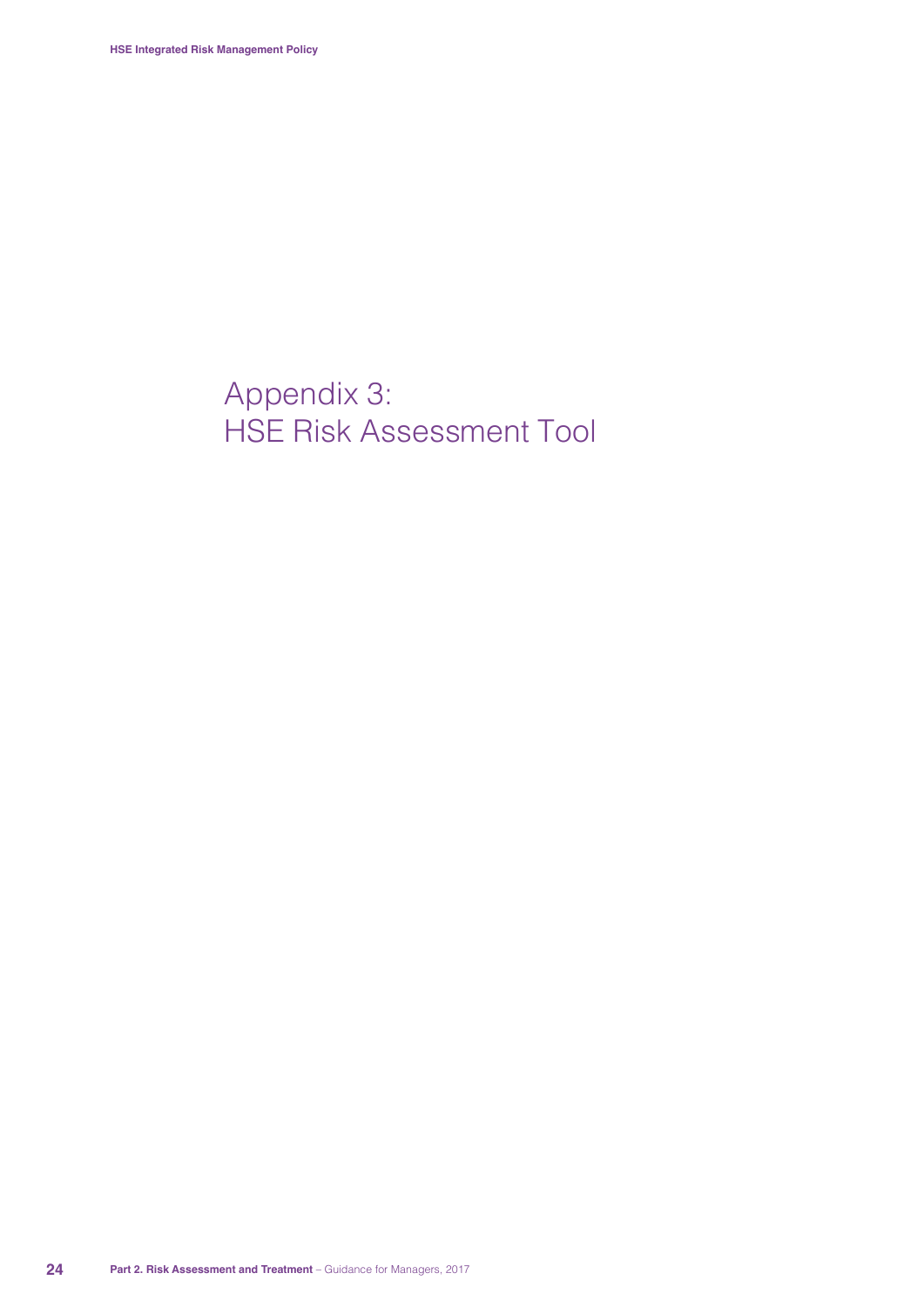## 1. IMPACT TABLE **1. IMPACT TABLE**

| Extreme      | Incident leading to death or major permanent<br>Event which impacts on large number of<br>service users or member of the public.<br>Permanent psychosocial functioning<br>incapacity.<br>incapacity.                                                                                                      | Totally unsatisfactory service user outcome<br>resulting in long term effects, or extremely<br>poor experience of care provision.                                                                                                                       | Repeated failure to meet national norms and<br>Severely critical report with possible major<br>Gross failure to meet external standards.<br>reputational or financial implications.<br>standards/regulations.                                                             | Reputation of the organisation seriously<br>Inability to meet project objectives.<br>damaged | Disruption to facility leading to significant<br>Permanent loss of core service or facility.<br>knock on' effect.                                            | National/International media/adverse publicity,<br>Questions in the Dáil. Public calls (at national<br>> than 3 days. Editorial follows days of news<br>performance questioned. Calls for individual<br>HSE officials to be sanctioned. Taoiseach/<br>HSE use of resources questioned. CEO's<br>taken. Court action. Public (independent)<br>Minister forced to comment or intervene.<br>level) for specific remedial actions to be<br>Public confidence in the organisation<br>stories & features in National papers.<br>undermined.<br>Inquiry. | >2.0% budget deficit.     | Toxic release affecting off-site with detrimental<br>effect requiring outside assistance.                                       |
|--------------|-----------------------------------------------------------------------------------------------------------------------------------------------------------------------------------------------------------------------------------------------------------------------------------------------------------|---------------------------------------------------------------------------------------------------------------------------------------------------------------------------------------------------------------------------------------------------------|---------------------------------------------------------------------------------------------------------------------------------------------------------------------------------------------------------------------------------------------------------------------------|----------------------------------------------------------------------------------------------|--------------------------------------------------------------------------------------------------------------------------------------------------------------|---------------------------------------------------------------------------------------------------------------------------------------------------------------------------------------------------------------------------------------------------------------------------------------------------------------------------------------------------------------------------------------------------------------------------------------------------------------------------------------------------------------------------------------------------|---------------------------|---------------------------------------------------------------------------------------------------------------------------------|
| <b>Major</b> | Major injuries/long term incapacity or disability<br>(loss of limb) requiring medical treatment and/<br>mpaired psychosocial functioning greater<br>than six months.<br>or counselling.                                                                                                                   | related to poor treatment resulting in long<br>Unsatisfactory service user experience<br>term effects.                                                                                                                                                  | Failure to meet national norms and standards/<br>Repeated failure to meet external standards.<br>Regulations (e.g. Mental Health, Child Care<br>Critical report or substantial number<br>of significant findings and/or lack of<br>adherence to regulations.<br>Act etc). | Significant project over-run.                                                                | service resulting in major contingency plans<br>Sustained loss of service which has serious<br>impact on delivery of service user care or<br>being involved. | Possible questions in the Dáil. Public calls (at<br>national level) for specific remedial actions to<br>be taken possible HSE review/investigation.<br>National media/adverse publicity, less than<br>3 days. News stories & features in national<br>questioned. Minister may make comment.<br>papers. Local media - long term adverse<br>Public confidence in the organisation<br>undermined. HSE use of resources<br>publicity.                                                                                                                 | 1.0-2.0% budget deficit.  | requiring external assistance (fire brigade,<br>Release affecting minimal off-site area<br>radiation, protection service, etc.) |
| Moderate     | Agency reportable, e.g. HSA, Gardaí (violent<br>Significant injury requiring medical treatment<br>Impaired psychosocial functioning greater<br>than one month less than six months.<br>3-8 Days extended hospital Stay.<br>e.g. Fracture and/or counselling.<br>and aggressive acts).<br>>3 Days absence. | Unsatisfactory service user experience related<br>to less than optimal treatment resulting in<br>short term effects (less than 1 week).                                                                                                                 | addressed with an appropriate management<br>Repeated failure to meet internal PPPGs.<br>Important recommendations that can be<br>action plan.                                                                                                                             | Reduction in scope or quality of project;<br>project objectives or schedule.                 | Some disruption in service with unacceptable<br>impact on service user care. Temporary loss<br>of ability to provide service.                                | actions. Comprehensive review/investigation<br>Significant effect on staff morale & public<br>calls (at local level) for specific remedial<br>perception of the organisation. Public<br>Local media - adverse publicity.<br>necessary.                                                                                                                                                                                                                                                                                                            | 0.5-1.0% budget deficit   | On site release contained by organisation.                                                                                      |
| Minor        | Impaired psychosocial functioning greater<br>Minor injury or illness, first aid treatment<br>than 3 days less than one month.<br><3 days extended hospital stay.<br><3 days absence<br>required.                                                                                                          | to & treated as an equal; or not being treated<br>related to less than optimal treatment and/or<br>inadequate information, not being to talked<br>readily<br>Unsatisfactory service user experience<br>with honesty, dignity & respect -<br>resolvable. | Single failure to meet internal PPPGs. Minor<br>recommendations which can be easily<br>addressed by local management                                                                                                                                                      | schedule<br>$\overleftarrow{\sigma}$<br>Minor reduction in scope, quality                    | Short term disruption to service with minor<br>impact on service user care.                                                                                  | Minor effect on staff morale/public attitudes.<br>Local media coverage - short term.<br>Internal review necessary.<br>Some public concern.                                                                                                                                                                                                                                                                                                                                                                                                        | 0.33-0.5% budget deficit. | On site release contained by organisation.                                                                                      |
| Negligible   | Adverse event leading to minor injury not<br>No impaired Psychosocial functioning<br>requiring first aid.                                                                                                                                                                                                 | related to inadequate provision of information.<br>Reduced quality of service user experience                                                                                                                                                           | Minor non compliance with internal PPPGs.<br>Small number of minor issues requiring<br>improvement.                                                                                                                                                                       | Barely noticeable reduction in scope, quality<br>or schedule.                                | impact on the delivery of service user care or<br>the ability to continue to provide service.<br>Interruption in a service which does not                    | Rumours, no media coverage. No public<br>Little effect on staff morale. No review/<br>investigation necessary.<br>concerns voiced.                                                                                                                                                                                                                                                                                                                                                                                                                | 0.33% budget deficit.     | Nuisance Release.                                                                                                               |
|              | Harm to a Person                                                                                                                                                                                                                                                                                          | Service User<br>Experience                                                                                                                                                                                                                              | Compliance (Statutory,<br>Clinical, Professional<br>& Management)                                                                                                                                                                                                         | Objectives/Projects                                                                          | <b>Business Continuity</b>                                                                                                                                   | Adverse Publicity/<br><b>Reputation</b>                                                                                                                                                                                                                                                                                                                                                                                                                                                                                                           | Finance                   | Environment,                                                                                                                    |

## 3. RISK MATRIX **3. RISK MATRIX**

# 2. LIKELIHOOD SCORING **2. LIKELIHOOD SCORING**

|                     | Rare/Remote (1)    |               | Unlikely (2)       |           | Possible (3)       |           | Likely (4)           |           | <b>Almost Certain (5)</b> |
|---------------------|--------------------|---------------|--------------------|-----------|--------------------|-----------|----------------------|-----------|---------------------------|
| Frequency<br>Actual | Probability Actual | Frequency     | Probability Actual | Frequency | Probability Actual | Frequency | Probability   Actual | Frequency | Probability               |
| Occurs              | 1%                 | <b>Decurs</b> | $10\%$             | Occurs    | 50%                | Bimonthly | 75%                  | At least  | 99%                       |
| every 5             |                    | every 2-5     |                    | $3.1 - 2$ |                    |           |                      | nonthly   |                           |
| years or            |                    | years         |                    | years     |                    |           |                      |           |                           |
| more                |                    |               |                    |           |                    |           |                      |           |                           |

|                                   | Negligible (1)          | Minor $(2)$ | Moderate (3) | Major $(4)$ | Extreme (5)             |
|-----------------------------------|-------------------------|-------------|--------------|-------------|-------------------------|
| Certain (5)<br>$\frac{1}{2}$<br>d | မာ                      |             |              |             |                         |
| Likely (4)                        | d                       | œ           |              |             |                         |
| $-$ 40 ssible (9)                 | ო                       | ဖ           | ത            | J           |                         |
| Unlikely (2)                      | $\overline{\mathbf{c}}$ |             | ဖ            | $\infty$    | $\overline{\mathsf{C}}$ |
| are/Remote (                      |                         | ¢           | ო            | ٠           | ۱Ω                      |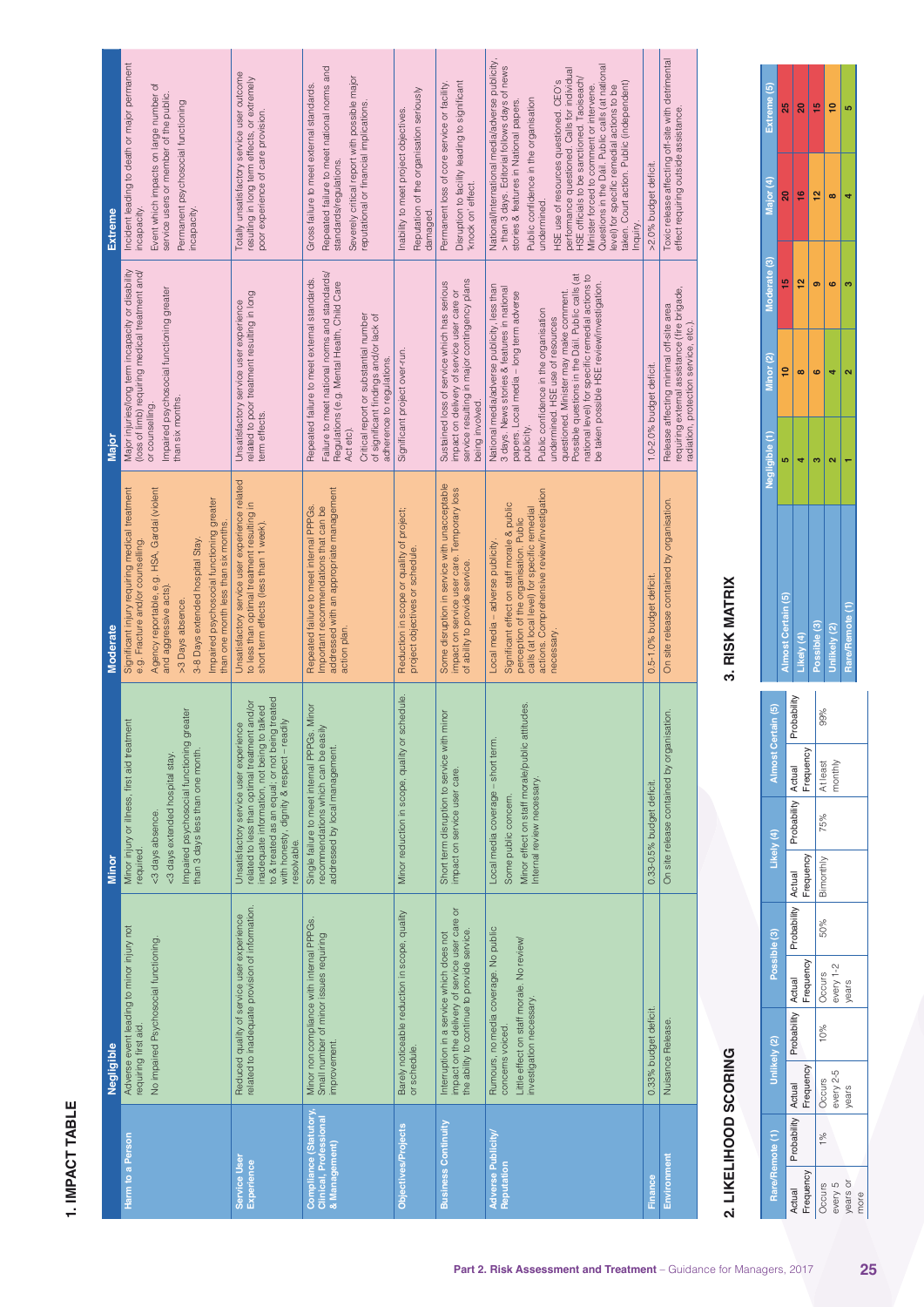<span id="page-27-0"></span>

|                         |                                        |                         | Closed             |  |
|-------------------------|----------------------------------------|-------------------------|--------------------|--|
|                         |                                        | <b>RISK STATUS</b>      | Monitor            |  |
|                         |                                        |                         | Open               |  |
| <b>ACTIONS REQUIRED</b> |                                        | *One risk only per form |                    |  |
|                         |                                        |                         | <b>Risk Rating</b> |  |
|                         |                                        | INITIAL RISK RATING     | <b>Impact</b>      |  |
| <b>DESCRIPTION</b>      | Use ICC format when describing<br>risk |                         | Likelihood         |  |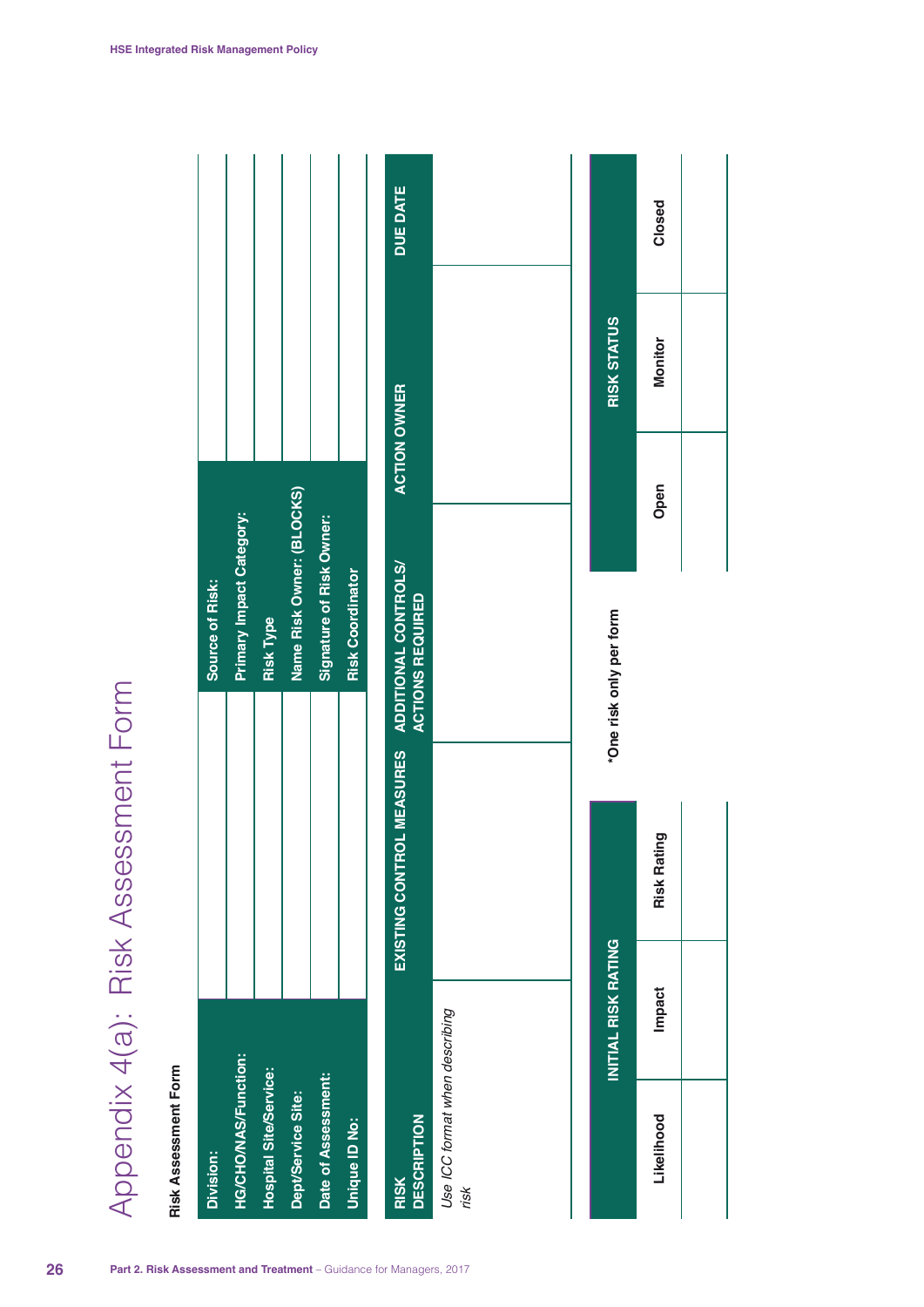### Appendix 4(b) Guidance to completing the Risk Assessment Form

| <b>Division</b>                                                                      | Enter Division e.g. Social Care, Primary Care, Acute Hospital, Mental Health,<br>Health & Wellbeing, HR etc.                                                                                                                                                                                                                                                                                                                                                                            |
|--------------------------------------------------------------------------------------|-----------------------------------------------------------------------------------------------------------------------------------------------------------------------------------------------------------------------------------------------------------------------------------------------------------------------------------------------------------------------------------------------------------------------------------------------------------------------------------------|
| <b>HG/CHO/NAS/</b><br><b>Function:</b>                                               | Enter HG/CHO Area e.g. RCSI, CHO8.                                                                                                                                                                                                                                                                                                                                                                                                                                                      |
| <b>Hospital Site/</b><br><b>Service</b>                                              | Enter Hospital Site/Service e.g. University Hospital Galway/Disability Service.                                                                                                                                                                                                                                                                                                                                                                                                         |
| <b>Dept./Service Site:</b>                                                           | Enter Dept./Service Site: e.g. Maternity Service/St Joseph's Residential Unit.                                                                                                                                                                                                                                                                                                                                                                                                          |
| <b>Risk Owner</b>                                                                    | This is the individual who will be held accountable for the risk and its effective<br>control. The maxim of the 'risk take is the risk owner' should be taken.                                                                                                                                                                                                                                                                                                                          |
| <b>Risk Description</b>                                                              | When describing risk it is important to describe the risk using the 'ICC'<br>approach. Describe the potential 'IMPACT' if the risk were materialised.<br>Describe the 'CAUSAL FACTORS' that could result in the risk materialising.<br>Ensure that the 'CONTEXT' of the risk is clear, e.g. is the risk 'target' well defined<br>(e.g. staff, service user), department, hospital etc.) and the 'nature' of the risk<br>clear (e.g. financial, safety, physical loss, perception, etc.) |
| <b>Primary Impact</b><br>Category                                                    | Select the Primary Impact Category from the HSE Risk Assessment Tool, Impact<br>Table (see Appendix 3).                                                                                                                                                                                                                                                                                                                                                                                 |
| <b>Risk Source</b>                                                                   | Identify how the identified risk was sourced i.e. did it come from a facilitated<br>workshop, or from a risk suggestion scheme.                                                                                                                                                                                                                                                                                                                                                         |
| <b>Existing Control</b><br><b>Measures</b>                                           | Enter a description of what administrative/procedural/existing controls measures<br>are currently in place to mitigate the risk.                                                                                                                                                                                                                                                                                                                                                        |
| Likelihood                                                                           | Based on the HSE Risk Matrix - what likelihood score would you give the risk<br>(1-5)? The Likelihood is the rating based on the risk with its current controls in<br>place and NOT the risk as it would be with no controls in place.                                                                                                                                                                                                                                                  |
| Impact                                                                               | Based on the HSE Risk Matrix – what Impact score would you give the risk (1-<br>5)? The Impact is the rating based on the risk with its current controls in place<br>NOT the risk as it would be with no controls in place.                                                                                                                                                                                                                                                             |
| <b>Initial Risk Rating</b>                                                           | Based on the HSE Risk Matrix - multiplying the inherent Impact by the likelihood<br>will give the risk rating (1-25).                                                                                                                                                                                                                                                                                                                                                                   |
| <b>Risk Reduction</b><br><b>Strategies</b><br><b>Additional Controls</b><br>Required | What measures are needed to eliminate or further reduce the level of risk that<br>the risk presents? Consider the hierarchy of controls: elimination/substitution/<br>engineering/administrative/PPE. Try to consider both long and short-term<br>measures. If accepting the risk please enter 'Accepting the Risk'.                                                                                                                                                                    |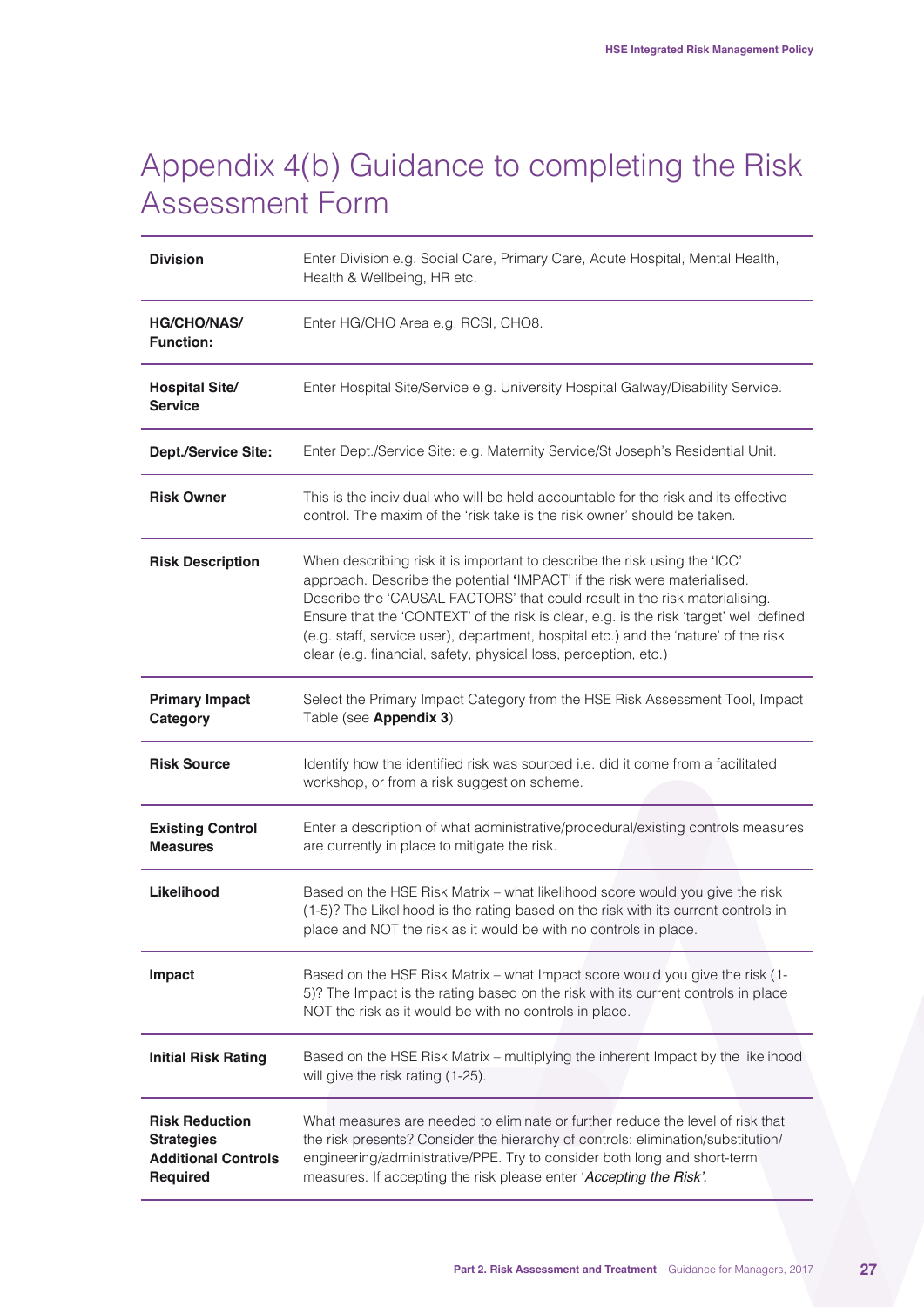| <b>Action Owner</b> | Enter the name of the person responsible for the action necessary to mitigate<br>the risk. The person responsible could be the Risk Owner, the Risk Owners<br>Manager, or someone who reports to the Risk Owner, e.g. a CHO can assign an<br>action to any of his/her Management team or to their direct Manager. |
|---------------------|-------------------------------------------------------------------------------------------------------------------------------------------------------------------------------------------------------------------------------------------------------------------------------------------------------------------|
| Due Date            | Enter the date by which implementation of the actions to mitigate the risk are<br>due.                                                                                                                                                                                                                            |
| <b>Risk Status</b>  | Enter the Risk Status: 'Open', 'Monitor' or 'Closed'.                                                                                                                                                                                                                                                             |